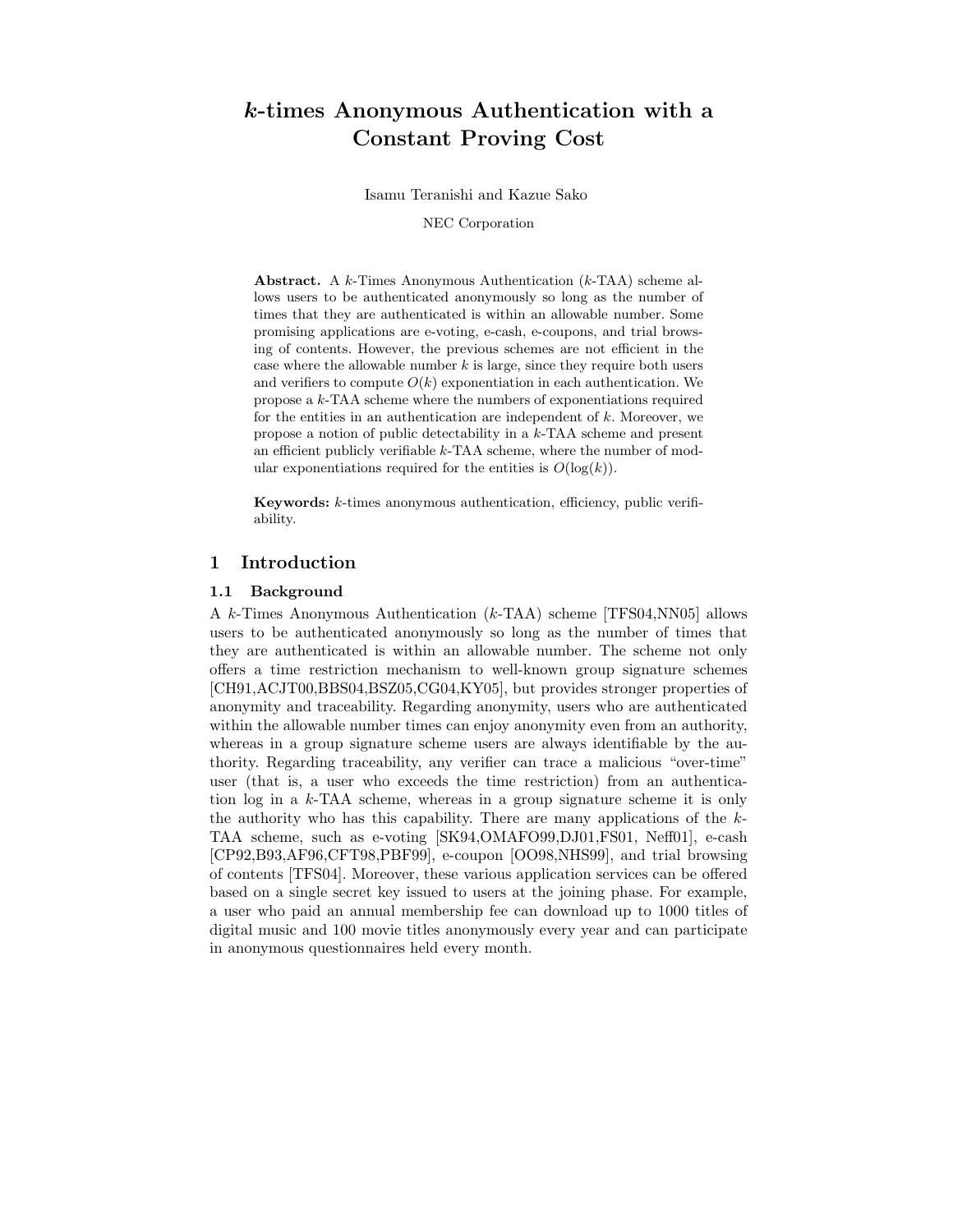We use the term "application providers" (APs) to refer to verifiers who wish to authenticate members and who want to restrict the number of times the members can use their service anonymously. In the previous example, the music downloading site is set to 1000, and the movie downloading site is set to 100, and monthly questionnaires site is set to 1.

A problem with the previous  $k$ -TAA schemes [TFS04,NN05] is that they require large computation when the number k becomes large, since  $O(k)$  exponentiation is necessary for both users and AP.

#### 1.2 Our Contributions

We propose, for the first time, a  $k$ -TAA scheme where the number of exponentiations required for users and AP for authentication is independent of k. The proposed scheme is constructed using a bilinear pairing [MSK02,BB04], and is secure under the SDH assumption [BB04], the DDHI assumption [BB04], and the random oracle assumption.

Moreover, we propose and formalize a stronger variant of the detectability requirement [TFS04] called the public detectability. It requires that anyone can verify that the AP indeed provided a fair limit to all users regarding the number of accesses to their service. For most applications such as e-coupon schemes and trial browsing, it is the APs that wish to restrict the number of times they offer service to a user, or else they will be paying for over-time users. So the property of the public detectability may not be necessary. However, in applications such as e-voting, one may want to publicly verify that the verifier has not accepted votes from the same user for more than a given number.

We also present an efficient and public detectable  $k$ -TAA scheme, where the number of exponentiations required for the user and verifier is  $O(\log k)$ . The scheme is secure under the same assumptions as those of the constant-cost scheme.

#### 1.3 Key Ideas

We present here the ideas of the proposed schemes. First, we present the previous mechanism of detecting over-timed users [TFS04] at the cost of  $O(k)$  exponentiations. We then show how this could be decreased to  $O(\log k)$  and to  $O(1)$ . If an AP wishes to restrict the access time to be  $k$ , he publishes  $k$  public information items, namely,  $r_1, \ldots, r_k$ . In the authentication, a user picks one of the AP information items, say  $r_w$ , and sends a *tag* data  $r_w^x$  using his secret key x. If a malicious user tries to be authenticated more than k times, the same tag  $r_{w'}{}^x$ should appear in the authentication log and thus such a user will be detected. This is the mechanism to detect over-time users.

In the course of authentication a user needs to prove in zero knowledge that the tag is well-formed, that is, it is one of the public information items provided to his secret key. In the schemes of [TFS04,NN05], a user prove this using the 'OR proof', that is, a user proves that one of  $\tau = r_1^x$ ,  $\tau = r_2^x$ , ..., or  $\tau = r_k^x$ is satisfied. This resulted in the cost of  $O(k)$  exponentiation.

In order to avoid the 'OR proof', we employ a deterministic function  $f_x$  to construct our tag. In the authentication, the user computes  $\tau = f_x(ID_{\text{AP}} || k, w)$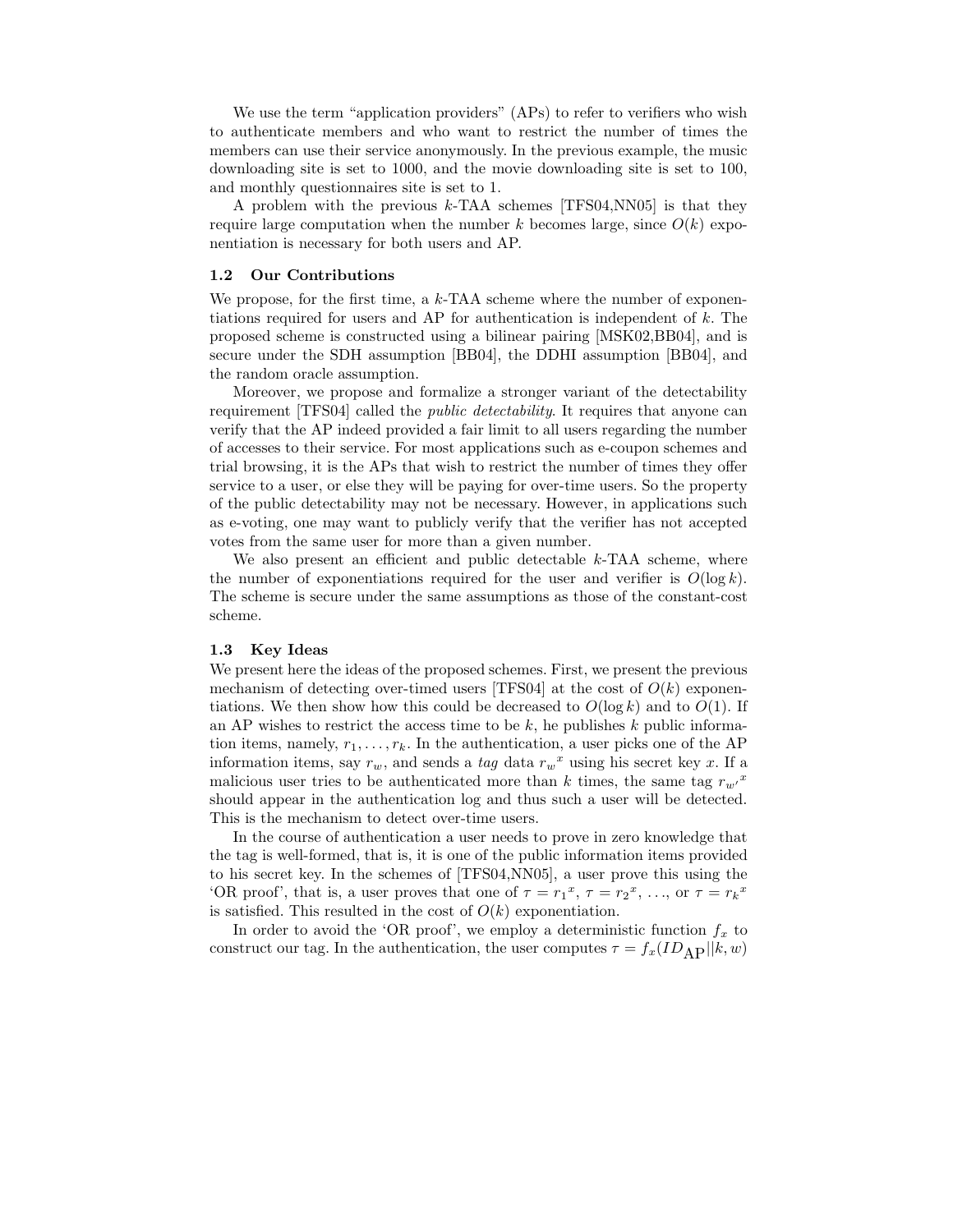using his secret key x, sends it to the verifier and proves the inequality  $1 \leq w \leq k$ . The user can prove the inequality more efficiently by committing each bit of  $w$ . This is our first scheme with the public detectability property at the cost of only  $O(\log k)$  exponentiation.

In our second scheme, the AP publishes signatures  $\text{Sig}(1), \ldots, \text{Sig}(k)$  in advance. In the authentication, the user computes  $\tau = f_x(ID_{AP} || k, w)$  but proves the knowledge of a signature  $\text{Sig}(w)$ , instead of proving the inequality regarding w. Since only k signatures  $\mathsf{Sig}(1), \ldots, \mathsf{Sig}(k)$  are published, it indirectly ensures that  $1 \leq w \leq k$ . This resulted in the cost of only  $O(1)$  exponentiation. However, this is not publicly detectable since a malicious AP may secretly reveal  $\text{Sig}(w)$ for  $w > k$ .

Based on the ideas above, we sought the best choice for the function  $f$ . We observed that a weakened pseudorandom function  $f$  is sufficient for our purpose and were able to choose efficiently computable  $f$ .

#### 1.4 Related Works

E-cash schemes are similar to k-TAA schemes in the sense that they issue e-coins, or identification tokens, that can be used  $k$  times. A major difference between e-cash schemes and  $k-TAA$  schemes lies in the meaning of k, and who determines it.

In an e-cash scheme, the number  $k$  refers to the upper bound of the number of times the token issued by the Bank can be used. The Bank specifies  $k$  at the withdrawal phase, and the token can be spent in any shops. In contrast, in k-TAA schemes, Group Manager issues identification token at joining phase, but the use of this token is not limited. Instead, in k-TAA schemes, we want to limit the number of times this token is used in each shop, or in our term, each Application Provider. So it will be each AP that determines the number  $k$ , which is the upper bound of the number of times a user can use the token to received services from AP. There can be multiple APs and each of them can determine the upper bound independently. So a same token can be used at most say 100 times to Provider-1, 20 times to Provider-2 , and maybe once to Provider-3.

Having said the difference in the model, the techniques used in e-cash schemes and in our schemes is very similar. Independent to our work, Camenisch et. al. presented an e-cash scheme [CHL05] using similar ideas in our first scheme. The difference is in techniques in showing the inequality of  $1 \leq w \leq k$ . Although the smart use of Boudot scheme [B00] makes their scheme more efficient than our first scheme, it still requires number of exponentiations to be dependent of  $k$ , namely  $O(\log k)$ .

#### 2 Definition of k-TAA scheme

#### 2.1 Modified Points

Our definition is based on that of Teranishi et.al. [TFS04] with generalizations of allowing an AP to publish its own public information besides its ID and its allowable number k.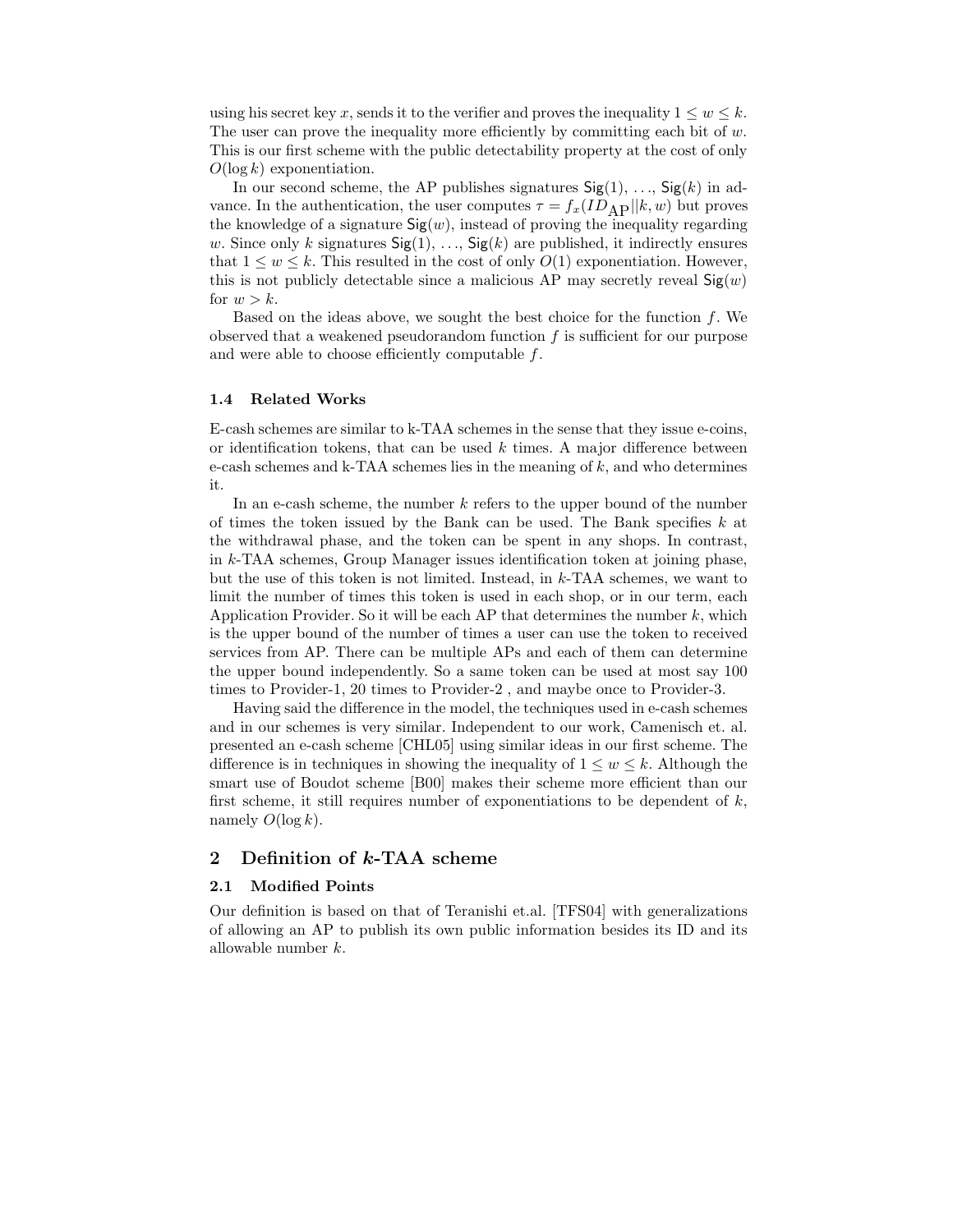The generalization requires us to modify the previous definition in two other points, which are concerned with the "public tracing" algorithm. This is an algorithm which enables anyone to identify a user authenticated more times than the allowable number. In the case where the identification of the user fails, it also enables anyone to know why it does so.

We next describe our modifications. Since we allow an AP to publish its public information, we add a new type of output "AP", which means "the identification fails since the AP publishes a maliciously generated public information items (or behaves maliciously in an authentication)", to a public tracing procedure. We also add new security requirements, called the exculpability for APs. This requires that the public tracing algorithm outputs AP only if the AP is dishonest.

We note that Nguyen and Naini [NN05] also adopt the definition which allows an AP to publish its own public information, but they do not adopt the other two modifications.

#### 2.2 Model

Three types of entities take part in the model, namely, the *group manager*  $(GM)$ , users, and APs. The k-TAA scheme comprises the three algorithms  $GM$ setup (GM-Setup),  $AP$  setup (AP-Setup), and *public tracing* (trace) and two pairs of interactive protocols *joining* (Join =  $(\text{Join-U}, \text{Join-GM})$ ), and *authentication* (Auth = (Proof, Verify)). In the definitions below,  $\kappa$  is a security parameter.

 $GM$ -Setup: The GM executes GM-Setup on inputting  $1^{\kappa}$  and obtains a GM public  $key/GM$  secret key pair (gpk, gsk). Then it publishes gpk.

AP-Setup : Each AP v determines the *allowable number*  $k = k_v$ , which indicates how many times the AP  $v$  allows each user to access. The AP  $v$  executes the AP-Setup on inputting its ID v and k, and obtains an AP public information api.

 $Join = (Join-U, Join-GM) : A$  user who wants to be a *group member* executes a Join protocol with the GM. The user and the GM execute Join-U and Join-GM respectively. The user's ID and gpk are input to both the Join-U and Join-GM, and gsk is input only to the Join-GM. The aims of the protocol are to add new members to the group and to generate new *member public key/secret key pair* (mpk, msk). If the Join protocol is successful, the user obtains both mpk and msk, and the GM obtains only mpk.

The member public key mpk comprises two parts. One part mck is called the member certificate key and the other part mik is called the member identification key. The key mck is a certificate which proves that the user is a member of the group. The key mik is added to the public list List along with the user's ID and will be used in order to identify the user.

 $\mathsf{Auth} = (\mathsf{Proof}, \mathsf{Verify}) : \mathsf{An}\; \mathsf{AP}\;$  executes an  $\mathsf{Auth}\;$  protocol with a user who wants to access the AP. The user and the AP execute Proof and Verify respectively. The public information  $(gpk, v, k, qpi)$  are input to both Proof and Verify, and msk is input only to Proof. If the protocol is successful, the AP records the data sent by the user in its *authentication log* Log, and outputs accept or reject. Here accept means that "the user is a group member and has not accessed the AP more times than the allowable number  $k$ ".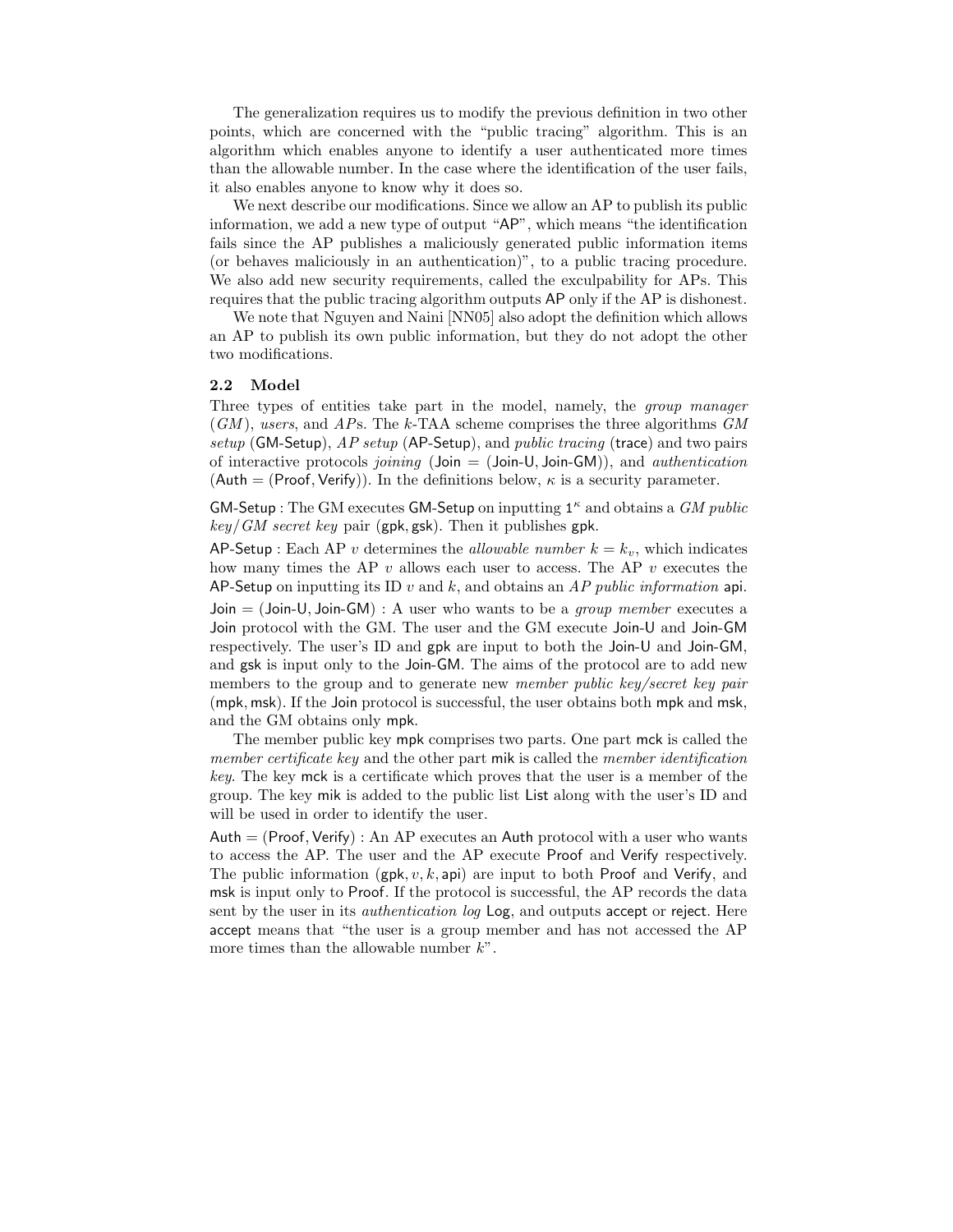trace : Anyone can execute trace algorithm using only public information (gpk, List,  $v, k$ , api) and the authentication log Log of an AP. The output of trace algorithm is either some user's ID  $u$ , "GM", "AP", or "NoOne". These four types of output respectively mean "the algorithm finds a malicious user  $u$  who is authenticated by the AP more times than the allowable number", "the algorithm finds that the GM published maliciously generated public information (gpk, List)", "the algorithm finds that the AP published maliciously generated (api,  $k$ , Log) or behaves maliciously in an authentication", and "the algorithm could not find any malicious entity".

We note that an AP can always mask a malicious user and generate Log, such that trace algorithm with input Log outputs "NoOne". That is, the AP can delete entries of the over times users.

#### 2.3 Informal Definition of Requirements

A secure k-TAA scheme has to satisfy the following requirements:

Correctness: An honest group member is always accepted in an authentication by an honest AP.

Total Anonymity: No one is able to identify any authenticated member, or decide whether two accepted authentication protocols are performed by the same group member or not, if the authenticated user(s) has followed the authentication protocol within the allowed number of times per AP. These are satisfied even if all other users, the GM, and all APs collude with one another.

Exculpability for Users: trace algorithm does not output the ID of an honest user who is authenticated within the allowed number of times. This is satisfied even if all other users, the GM, and all APs collude with one another.

Exculpability for the GM: trace algorithm does not output "GM" if the GM is honest. This is satisfied even if all users and all APs collude with one another. Exculpability for APs: trace algorithm using an honest AP's authentication log does not output "AP". This is satisfied even if the GM, all users and all other APs collude with one another.

Detectability: trace algorithm using an honest AP's authentication log does not output "NoOne", if a colluding subset of group members has been authenticated more than  $kn$  times. Here k is the allowable number set by the AP and n is the number of colluders.

We stress that the detectability property is satisfied only if the AP is honest. For most applications such as e-coupon schemes and trial browsing, the AP does not have to be honest, since it is the AP itself who wishes to limit the number of times to serve a user. However in applications such as e-voting, one wants to publicly verify that the AP has not accepted votes from the same user for more than a given number. In order to meet such applications, we newly introduce the stronger detectability notion, public detectability:

Public Detectability: trace algorithm using an honest or dishonest AP's authentication log does not output NoOne, if the log contains more than  $kn$  malicious entries. Here k is the allowable number set by the AP and  $n$  is the number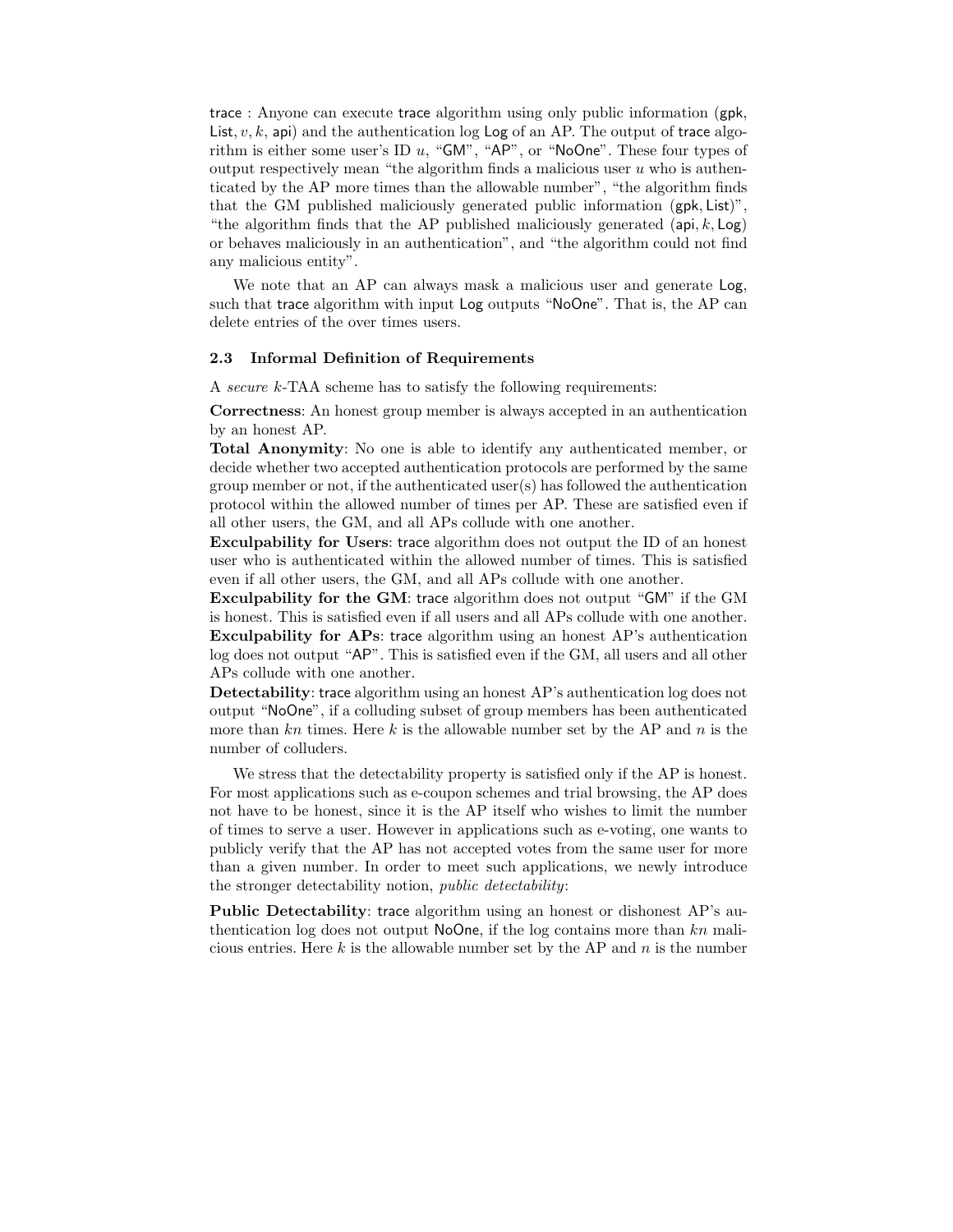of the group members. This is satisfied even if every user and every AP collude with one another.

#### 2.4 Formal Definition of Requirements

We modify the experiments for defining the requirements of the previous paper [TFS04] in order to suit the modification described in 2.1, but our experiments are essentially the same as those of [TFS04]. The major modification is that we introduce the oracles  $\mathcal{O}_{AP-Setup}$  and  $\mathcal{O}_{VList}$ . Here the former is the oracle which executes AP-Setup honestly, and latter is the oracle which manages the public list VList of a pair of AP's IDs  $v$ , the allowable number  $k$  set by the AP, and its public information api. We will describe the details of  $\mathcal{O}_{\mathsf{VList}}$  later.

The experiments of our version of the total anonymity and the exculpability for users and for the GM are the same as those of [TFS04], except that an adversary is allowed to access the oracle  $\mathcal{O}_{\mathsf{VList}}$ . Moreover, the definition of the experiment for defining the detectability is also the same as that of [TFS04], except an adversary is allowed to access oracle  $\mathcal{O}_{\mathsf{VList}}$  and the oracle  $\mathcal{O}_{\mathsf{AP}\text{-}\mathsf{Setup}}$ .

Before we describe the experiments, we first describe what  $\mathcal A$  can do when it colludes with GM, users, and AP respectively.

- If A colludes with the GM, it can maliciously execute GM-Setup and Join-GM.
- If A colludes with a user, it can execute Join-U and Proof maliciously on behalf of the user.
- If  $\mathcal A$  colludes with an AP, it can execute AP-Setup and Verify maliciously on behalf of the AP.

We next describe the oracles. Let  $\mathcal{O}_{\text{Join-GM}}$  be the oracle which executes Join-GM procedures honestly. Let  $\mathcal{O}_{Join-U}$  and  $\mathcal{O}_{Proof}$  be oracles which execute Join-U and Proof procedures on behalf of honest users. Similarly, let  $\mathcal{O}_{AP-Setup}$ and  $\mathcal{O}_{\mathsf{Verify}}$  be the oracles which execute AP-Setup and Verify on behalf of honest verifiers.

We also introduce the *list oracle*  $\mathcal{O}_{List}(X, \cdot)$  [TFS04], which manages the public list List of a pair of user's IDs and his member identification key mik, and allows  $A$  to read List. Moreover, the oracle also manages the set  $X$  of IDs of entities who collude with an adversary  $A$ , and it allows  $A$  to write an (honestly or dishonestly generated) pair  $(u, \text{mik})$  if A colluded with the user u. The list oracle also allows  $A$  to delete entries of List if it colludes with the GM.

We also introduce the new list oracle  $\mathcal{O}_{List}$ , which manages the public list VList of pairs of AP's IDs and their public information. The definition of  $\mathcal{O}_{VList}$ is quite similar to that of the original  $\mathcal{O}_{\text{List}}$ . However,  $\mathcal{O}_{\text{VList}}$  does not allow the GM to delete the data of List. This is because, even in the actual scenario, VList is managed not by the GM, but by some trusted party (such as a Certified Authority of a PKI). Therefore the GM cannot delete entries of VList. See the full paper for the formal definition of  $\mathcal{O}_{List}$  and  $\mathcal{O}_{VList}$ .

 $\mathcal A$  is allowed to access oracles only sequentially. We describe when  $\mathcal A$  is allowed to access the oracles.

– A is allowed to access the list oracles  $\mathcal{O}_{List}$  and  $\mathcal{O}_{VList}$ .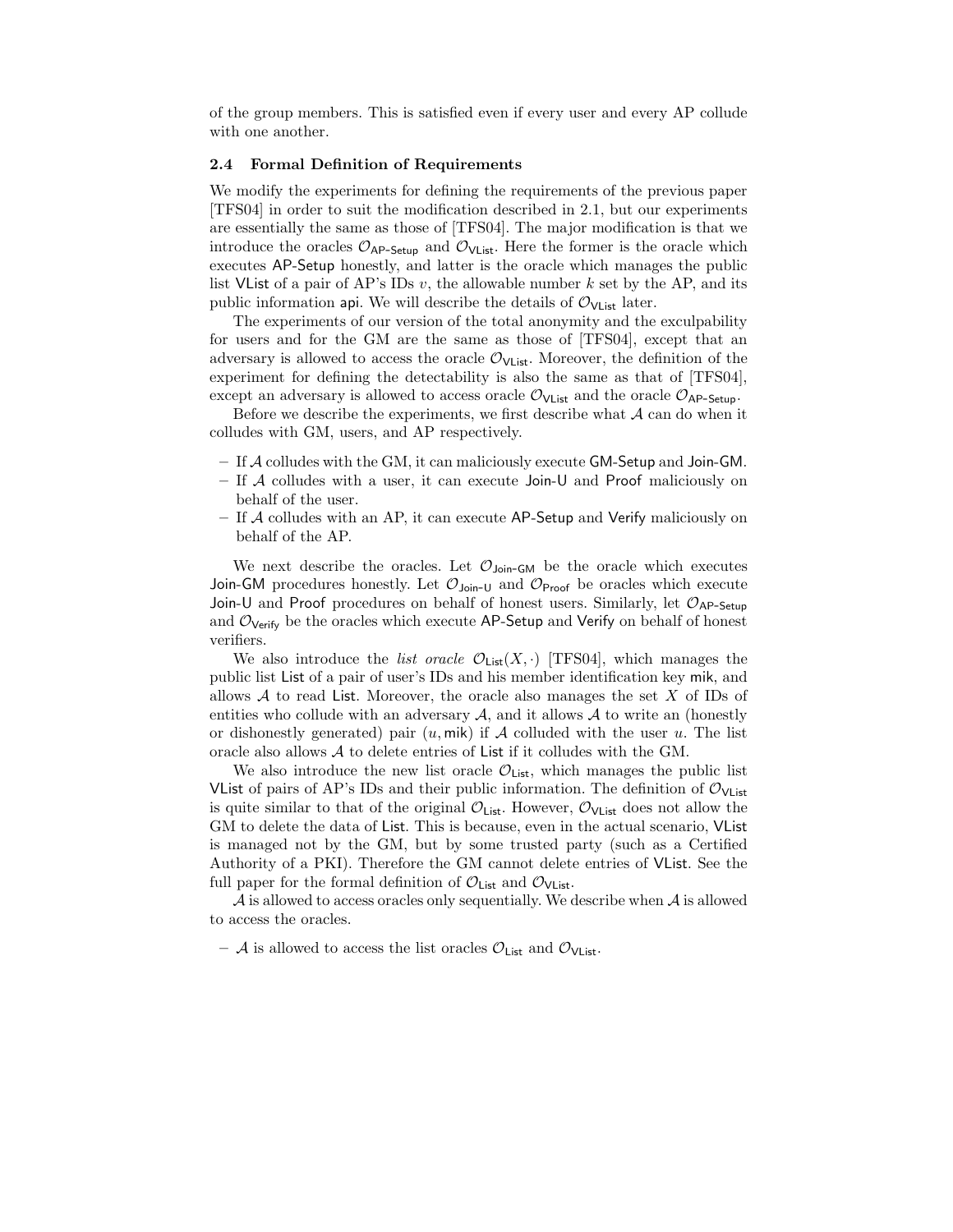- If A does not collude with the GM, it is allowed to access  $\mathcal{O}_{Join-GM}$ .
- If A does not collude with a user u, it is allowed to access  $\mathcal{O}_{Join-U}$  and  $\mathcal{O}_{Proof}$ . Here these oracles take roles of the user  $u$ .
- If A does not collude with an AP v, it is allowed to access  $\mathcal{O}_{AP-Setup}$  and  $\mathcal{O}_{\text{Verify}}$ . Here these oracles take roles of the AP v.

We now describe the experiments for defining the requirements. Figure 1 describes the security experiments formally. Here  $\kappa$  is a security parameter, (gpk, gsk) is a GM public key/secret key pair, mik is a member identification key, and api is AP public information.

| $-{\rm Exp}_{A}^{{\rm anom}-(u_1,u_2,\beta)}(\kappa)$ —                                                                                                                                                                                                                                                                                                                                                                                                                                                                              | $-{\mathbf{Exp}}_{A}^{\mathrm{excul-GM}}(\kappa)$ —                                                                               |  |  |  |
|--------------------------------------------------------------------------------------------------------------------------------------------------------------------------------------------------------------------------------------------------------------------------------------------------------------------------------------------------------------------------------------------------------------------------------------------------------------------------------------------------------------------------------------|-----------------------------------------------------------------------------------------------------------------------------------|--|--|--|
| $(gpk, v, k, api, St) \leftarrow \mathcal{A}(1^{\kappa})$                                                                                                                                                                                                                                                                                                                                                                                                                                                                            | $(gpk, gsk) \leftarrow GM-Setup(1^{\kappa})$                                                                                      |  |  |  |
| $\beta' \!\! \leftarrow \!\! \mathcal{A}^{\mathsf{O}_{\mathsf{anon}}(\,\cdot\,)}(\mathsf{St})$                                                                                                                                                                                                                                                                                                                                                                                                                                       | $(v,k,\mathsf{api},\mathsf{Log}) \leftarrow \mathcal{A}^{\mathsf{O}_{\mathsf{excul-GM}}(\cdot)}(\kappa).$                         |  |  |  |
| If $(N_1, N_2 \leq k$ and $\beta = \beta')$ Return Win.                                                                                                                                                                                                                                                                                                                                                                                                                                                                              | Return trace $^{\mathcal{O}_{\mathsf{List}}(\emptyset, \cdot)}(\mathsf{gpk}, v, k, \mathsf{api}, \mathsf{Log}).$                  |  |  |  |
| Return Lose.                                                                                                                                                                                                                                                                                                                                                                                                                                                                                                                         | $-\mathbf{Exp}_{\mathcal{A}}^{\mathrm{excul-AP-}(v,\overleftrightarrow{k)}_{(\kappa)\_\mathcal{A}}$                               |  |  |  |
| $-{\rm Exp}_{A}^{{\rm excl-}u_1}(\kappa) -$                                                                                                                                                                                                                                                                                                                                                                                                                                                                                          | $\mathsf{api} \leftarrow \mathsf{AP}\text{-}\mathsf{Setup}^{\mathcal{O}_{\mathsf{VList}}(\{v\},\cdot)}(\mathbf{1}^{\kappa},v,k).$ |  |  |  |
| $(gpk, St) \leftarrow \mathcal{A}(1^{\kappa}).$                                                                                                                                                                                                                                                                                                                                                                                                                                                                                      | $(\mathsf{gpk}, \mathsf{St}) \leftarrow \mathcal{A}^{\mathcal{O}_{\mathsf{VList}}(\{v\}^c, \cdot)}(1^{\kappa}, v, k).$            |  |  |  |
| $(v, k, \mathsf{api}, \mathsf{Log}) \leftarrow \mathcal{A}^{\mathsf{O}_{\mathsf{excul} = u_1}(\cdot)}(\mathsf{St}).$                                                                                                                                                                                                                                                                                                                                                                                                                 | $\mathcal{A}^{\mathsf{O}_{\mathsf{excul}\text{-}\mathsf{AP}^{\mathsf{L}}(v,k)}(\cdot)}(\mathsf{St}).$                             |  |  |  |
| Return trace ${}^{{\mathcal{O}}_{\mathsf{List}}(\emptyset, \cdot)}(\mathsf{gpk}, v, k, \mathsf{api}, \mathsf{Log}).$                                                                                                                                                                                                                                                                                                                                                                                                                 | Return trace $^{\mathcal{O}_{\text{List}}(\emptyset, \cdot)}(\text{gpk}, v, k, \text{api}, \text{Log}).$                          |  |  |  |
| $-{\bf Exp}^{\rm detect}_4(\kappa)$ —                                                                                                                                                                                                                                                                                                                                                                                                                                                                                                | $-{\bf Exp}_{A}^{\rm pub-detect}(\kappa)$ —                                                                                       |  |  |  |
| $(gpk, gsk) \leftarrow GM-Setup(1^{\kappa})$                                                                                                                                                                                                                                                                                                                                                                                                                                                                                         | $(\mathsf{gpk}, \mathsf{gsk}) \leftarrow \mathsf{GM}\text{-}\mathsf{Setup}(1^\kappa)$                                             |  |  |  |
| $\mathcal{A}^{\mathsf{O}_{\mathsf{detect}}(\cdot)}(1^{\kappa}, \mathsf{gpk}).$                                                                                                                                                                                                                                                                                                                                                                                                                                                       | $(v, k, \mathsf{api}, \mathsf{Log}) \leftarrow \mathcal{A}^{\mathsf{O}_{\mathsf{pub-detect}}(\cdot)}(1^{\kappa}, \mathsf{gpk}).$  |  |  |  |
| If $({^{\exists}}(v,k) \in \mathsf{VList} \text{ s.t. } \#Log_{v,k} > k \cdot \#List)$                                                                                                                                                                                                                                                                                                                                                                                                                                               | If $(\#Log > k \cdot \#List)$                                                                                                     |  |  |  |
| Return trace ${}^{\mathcal{O}_{\text{List}}(\emptyset, \cdot)}(1^{\kappa}, \text{gpk}, v, k, \text{api}, \text{Log}_{v,k}).$                                                                                                                                                                                                                                                                                                                                                                                                         | Return trace $\mathcal{O}_{List}(\emptyset, \cdot)$ (1 <sup><math>\kappa</math></sup> , gpk, v, k, api, Log).                     |  |  |  |
| Return $\perp$ .                                                                                                                                                                                                                                                                                                                                                                                                                                                                                                                     | Return $\perp$ .                                                                                                                  |  |  |  |
| Oracles:                                                                                                                                                                                                                                                                                                                                                                                                                                                                                                                             |                                                                                                                                   |  |  |  |
| $O_{\text{anon}}(\cdot)$<br>$=(\mathcal{O}_{\mathsf{List}}(\{u_1, u_2\}^c, \cdot), \mathcal{O}_{\mathsf{VList}}(\emptyset^c, \cdot), \mathcal{O}_{\mathsf{JOIN-U}}(\mathsf{gpk}, \cdot), \mathcal{O}_{\mathsf{Proof}}(\mathsf{gpk}, \cdot),$                                                                                                                                                                                                                                                                                         |                                                                                                                                   |  |  |  |
| $\mathcal{O}_{\mathsf{Query}}(\beta, \mathsf{gpk}, (u_1, u_2), (v, k, \mathsf{api}), (\cdot, \cdot))$ )<br>$=(\mathcal{O}_{\mathsf{List}}(\{u_1\}^c,\cdot),\mathcal{O}_{\mathsf{VList}}(\emptyset^c,\cdot)\mathcal{O}_{\mathsf{JOIN-U}}(\mathsf{gpk},\cdot),\mathcal{O}_{\mathsf{Proof}}(\mathsf{gpk},\cdot))$<br>$O_{\mathsf{excul-}u_1}(\cdot)$                                                                                                                                                                                    |                                                                                                                                   |  |  |  |
| $= ( \mathcal{O}_{\mathsf{List}}(\{\mathsf{GM}\}^c, \cdot ), \mathcal{O}_{\mathsf{VList}}(\emptyset^c, \cdot ), \mathcal{O}_{\mathsf{JOIN-GM}}(\mathsf{gpk}, \mathsf{gsk}, \cdot ))$<br>$\mathrm{O}_{\mathsf{excul-GM}}(\cdot)$                                                                                                                                                                                                                                                                                                      |                                                                                                                                   |  |  |  |
| $O_{\text{excul-AP-}(v,k)}(\cdot) = (O_{\text{List}}(\emptyset^c, \cdot), O_{\text{VList}}(\{v\}^c, \cdot), O_{\text{Verify}}(\text{gpk}, (v, k, \text{api}), \cdot))$                                                                                                                                                                                                                                                                                                                                                               |                                                                                                                                   |  |  |  |
| $=(\mathcal{O}_{\sf List}(\{\sf GM\}^c, \cdot), \mathcal{O}_{\sf VList}(\emptyset^c, \cdot), \mathcal{O}_{\sf Join-GM}(\sf gpk, gsk, \cdot), \mathcal{O}_{\sf AP-Setup}(1^\kappa, \cdot, \cdot), \mathcal{O}_{\sf Verify}(\sf gpk, \cdot, \cdot)$<br>$O_{\text{detect}}(\cdot)$<br>$\!=\!(\mathcal{O}_{\mathsf{List}}(\{\mathsf{GM}\}^c, \cdot), \underline{\mathcal{O}}_{\mathsf{VList}}(\emptyset^c, \cdot), \underline{\mathcal{O}}_{\mathsf{Join\text{-}GM}}(\mathsf{gpk}, \mathsf{gsk}, \cdot))$<br>$O_{\sf pub-detect}(\cdot)$ |                                                                                                                                   |  |  |  |
| Comments:                                                                                                                                                                                                                                                                                                                                                                                                                                                                                                                            |                                                                                                                                   |  |  |  |
| 1. To simplify, we abbreviate the hash oracle $\mathcal{O}_{\text{Hash}}$ .                                                                                                                                                                                                                                                                                                                                                                                                                                                          |                                                                                                                                   |  |  |  |
| 2. In the experiment $\text{Exp}_{\mathcal{A}}^{\text{anon}-(u_1,u_2,\beta)}(\kappa)$ , $N_i$ is the total number of times $\mathcal{O}_{\text{JON-U}}$ and                                                                                                                                                                                                                                                                                                                                                                          |                                                                                                                                   |  |  |  |
| $\mathcal{O}_{\text{Query}}$ executes Proof using using a public key/secret key pair of user $u_{\beta \oplus d+1}$ and                                                                                                                                                                                                                                                                                                                                                                                                              |                                                                                                                                   |  |  |  |
| an APs public information $(v, k, \textsf{api})$ .                                                                                                                                                                                                                                                                                                                                                                                                                                                                                   |                                                                                                                                   |  |  |  |
| 3. In the definition of $\text{Exp}^{\text{detect}}_{\mathcal{A}}(\kappa)$ , $\text{Log}_{v,k}$ is the log of $\mathcal{O}_{\text{Verify}}$ on the behalf of the AP v                                                                                                                                                                                                                                                                                                                                                                |                                                                                                                                   |  |  |  |
| with the allowable number $k$ .                                                                                                                                                                                                                                                                                                                                                                                                                                                                                                      |                                                                                                                                   |  |  |  |
| 4. In the definition of $\text{Exp}^{\text{excul-AP-}(v,k)}$ , Log is the log of $\mathcal{O}_{\text{Verify}}$ .                                                                                                                                                                                                                                                                                                                                                                                                                     |                                                                                                                                   |  |  |  |
|                                                                                                                                                                                                                                                                                                                                                                                                                                                                                                                                      |                                                                                                                                   |  |  |  |

Fig. 1. The experiments.

Total Anonymity: In advance, two target users  $u_1$  and  $u_2$  are determined, and a secret number  $\beta \in \{0,1\}$  is selected randomly. An adversary A is allowed to collude with the GM, all APs, and all users except target users  $u_1$  and  $u_2$ .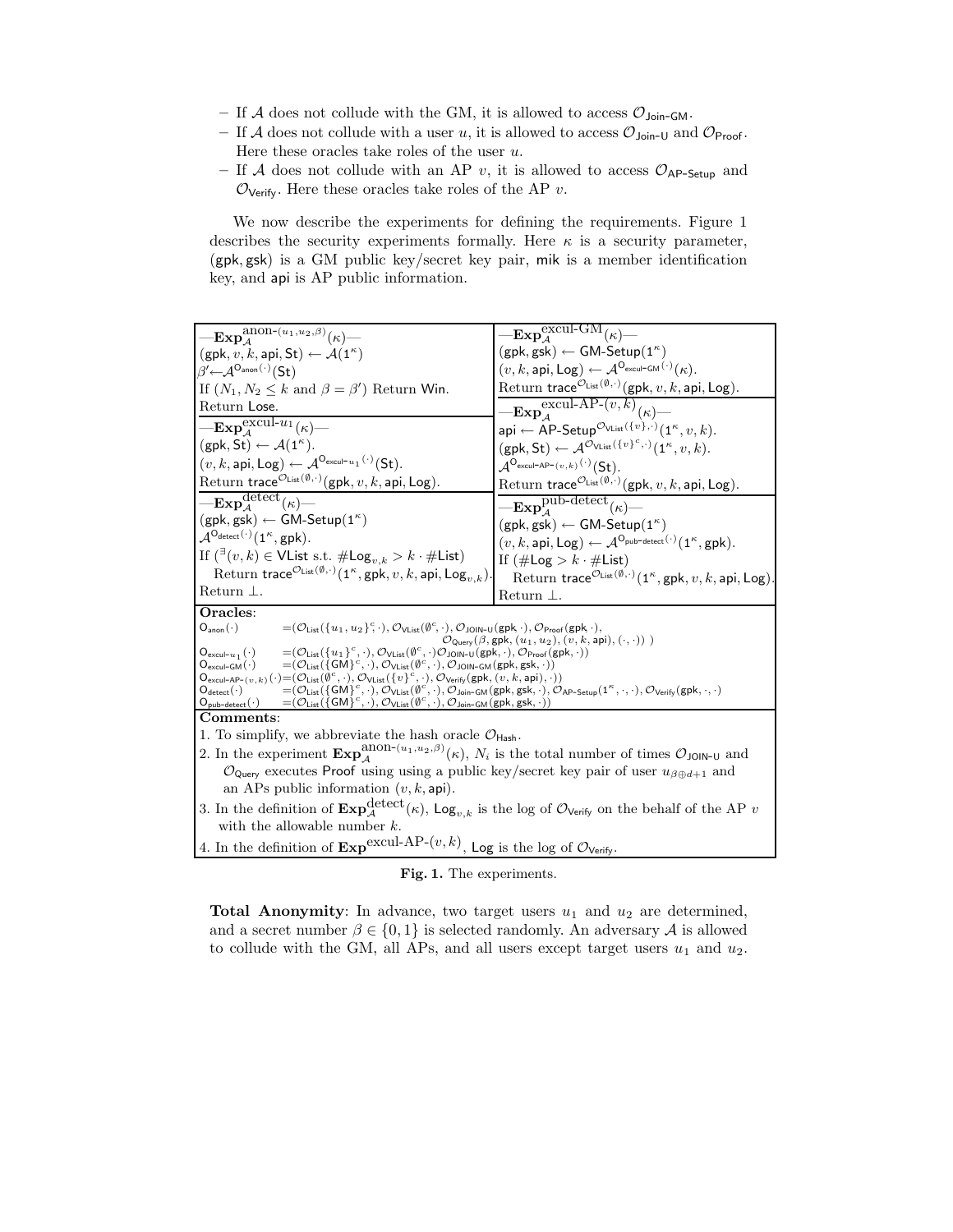First, A determines and publishes the group public key gpk, an AP's ID  $v$ , the allowable number  $k$  of the AP, and the AP's public information api. Next,  $A$ maliciously executes the Join and Auth protocols with  $\mathcal{O}_{Join-U}$  and  $\mathcal{O}_{Proof}$ . These oracles execute protocols on the behalf of the target users.

Moreover, A is allowed to access the *query oracle*  $\mathcal{O}_{\mathsf{Query}}(\beta, \mathsf{gpk}, (u_1, u_2),$  $(v, k, \text{api}), (\cdot, \cdot)$ . We give the definition of the query oracle. The oracle executes Proof algorithm on the behalf of a target user, but does not disclose which target user the oracle takes the role of. More precisely, if  $A$  sends  $(d, M)$  to oracle  $\mathcal{O}_{\mathsf{Query}}(\beta, \mathsf{gpk}, (u_1, u_2), (v, k, \mathsf{api}), (\cdot, \cdot)),$  the oracle regards M as data sent by a user and executes Proof using a public key/secret key pair of user  $u_{\beta \oplus d+1}$  and an APs public information  $(v, k, \text{api})$ . A is allowed to execute the Auth protocol with the query oracle once only for each  $d \in \{0,1\}$ . If A requires for the oracle to execute the Auth protocol for the same d twice,  $\mathcal{O}_{\mathsf{Query}}$  returns  $\perp$ .

In the experiment,  $A$  is not allowed to authenticate the target user  $u_i$  more than  $k$  times. This is because a  $k$ -TAA scheme provides anonymity to users only if a user has been authenticated less than the allowed number of times. More precisely, let  $N_i$  be the total number of times  $\mathcal{O}_{\text{Join-}U}$  and  $\mathcal{O}_{\text{Query}}$  execute Proof using a public key/secret key pair of user  $u_i$ . Then A must preserve  $N_1, N_2 \leq k$ .

The aim of A is to determine whether  $\beta = 1$  or not. A wins if  $N_1, N_2 \leq k$  is satisfied and A succeeds in outputting  $\beta$ .

Exculpability for Users: In the experiment for defining the exculpability for users, a target user  $u$  is fixed in advance.  $A$  is allowed to collude with all entities except the target user  $u$ . If  $A$  succeeds in computing the log with which the public tracing procedure outputs the ID  $u$  of the target user, it wins.

Exculpability for  $GM: A$  is allowed to collude with all entities except the GM. If A succeeds in computing the log with which the public tracing procedure outputs "GM", it wins.

Exculpability for APs: A target AP  $v$  is fixed in advance. A is allowed to collude with all entities except the target AP  $v$ . Let Log be the authentication log of  $\mathcal{O}_{\mathsf{Verify}}$ . If a public tracing procedure using Log outputs "AP", A win. We stress that not  $\mathcal A$  but  $\mathcal O_{\sf Verify}$  outputs Log in this experiment, although adversaries of the other two exculpability properties are allowed to output Log themselves.

**Detectability:**  $\mathcal A$  is allowed to collude with all users. If  $\mathcal A$  succeeds in being accepted by some AP in more than  $kn$  authentications,  $A$  wins. Here,  $k$  is the number of times the AP allows access for each user, and  $n$  is the number of users who collude with A.

**Public Detectability:**  $\mathcal A$  is allowed to collude with all users and all APs.  $\mathcal A$  wins if A succeeds in outputting a tuple  $(v, k, \textsf{api}, \textsf{Log})$  satisfying both of the following conditions: (1) the authentication Log contains more than  $k \cdot \#$  List elements and (2) a public tracing procedure using  $(v, k, \text{api}, \text{Log})$  outputs NoOne.

**Definition 1** We say a  $k$ -TAA scheme satisfies the *total anonymity, exculpabil*ity for users, exculpability for GM, exculpability for APs, detectability and public detectability properties if no adversary can win with a non negligible advantage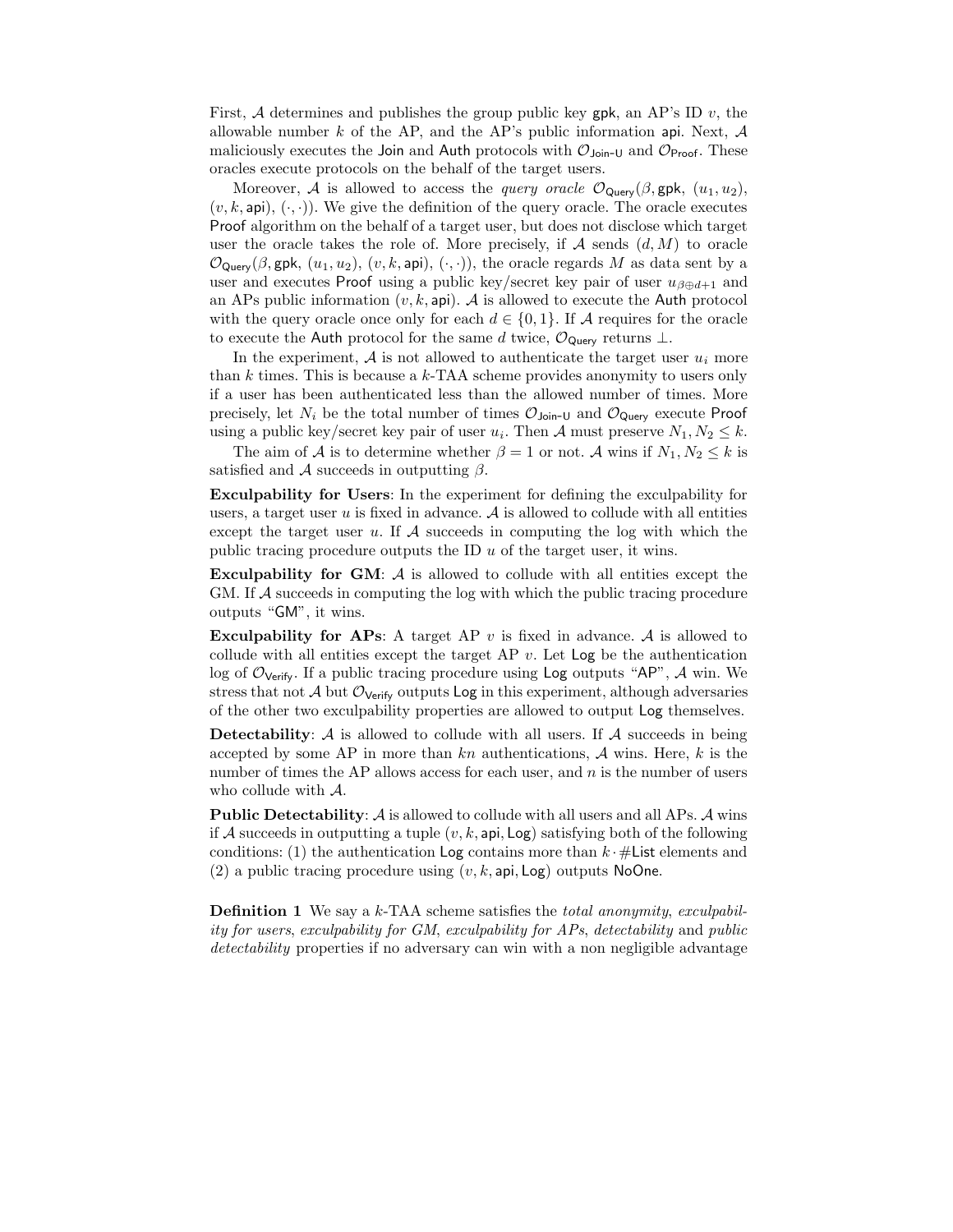in the experiments for defining these requirements. More precisely, we say a  $k$ -TAA scheme satisfies these requirements if  $\Pr(\mathbf{Exp}_{\mathcal{A}}^{\text{anon-}(u_1,u_2,0)}(\kappa) = \text{Win})$  $-\Pr(\mathbf{Exp}_{\mathcal{A}}^{\text{anon}-(u_1,u_2,1)}(\kappa) = \text{Win})|, \Pr(\mathbf{Exp}_{\mathcal{A}}^{\text{excul}-u_1}(\kappa) = u_1),$  $\Pr(\mathbf{Exp}^{\mathrm{excul-GM}}_{\mathcal{A}}(\kappa) = \mathsf{GM}), \Pr(\mathbf{Exp}^{\mathrm{excul-AP-}(v, k)}_{\mathcal{A}}(\kappa) = \mathsf{AP}), \Pr(\mathbf{Exp}^{\mathrm{detect}}_{\mathcal{A}}(\kappa))$ = NoOne) and  $Pr(\mathbf{Exp}_{\mathcal{A}}^{\text{pub-detect}}(\kappa))$  = NoOne) are negligible for security parameter  $\kappa$ , for all  $(\mathcal{A}, u_1, u_2)$ ,  $(\mathcal{A}, u_1)$ ,  $\mathcal{A}, (v, k, \mathcal{A})$ ,  $\mathcal{A}$  and  $\mathcal{A}$  respectively.

We say a k-TAA scheme is *secure* if it satisfies the first five requirements.

## 3 Proposed Schemes

We propose two schemes. Authentications of the first and the second schemes require computing  $O(\log k)$  or  $O(1)$  exponentiations respectively. Although the first scheme is less efficient than the second scheme, only the first scheme satisfies the public detectability property. As in the previous schemes [TFS04,NN05], our proposed schemes are based on a group signature scheme. We adopt the Furukawa-Imai scheme [FI05], since it is one of the most efficient group signature schemes. The GM setup and the joining procedures of our two schemes are similar to those of [FI05].

#### 3.1 Notations

Let  $\kappa$  be a security parameter. Let  $(G, \mathcal{H}, \mathcal{T}, q, \langle \cdot, \cdot \rangle, \phi)$  be a bilinear pairing tuple, that is, a tuple satisfying the following properties: (1)  $q$  is a prime number whose bit length is  $\kappa$ , (2)  $\mathcal{G}, \mathcal{H}$ , and  $\mathcal{T}$  are cyclic groups of order q, (3)  $\phi$  is a polynomial time computable homomorphism from H to G, ( $\phi$  is called *distorsion map*), (4)  $\langle \cdot, \cdot \rangle$  is a polynomial time computable mapping from  $\mathcal{G} \times \mathcal{H}$  to  $\mathcal{T}$ , (5) for all  $(a, b) \in \mathcal{G} \times \mathcal{H}$ , if  $\langle a, b \rangle = 1$  is satisfied, then  $a = b = 1$  is satisfied, and (6) for all  $a \in \mathcal{G}, b \in \mathcal{H}$ , and  $x, y \in \mathbb{Z}_q$ ,  $\langle a^x, b^y \rangle = \langle a, b \rangle^{xy}$  is satisfied.

Let  $U$  be a group on which the DDH problem is hard and whose order is the same as that of  $\mathcal T$ . Although we can set  $\mathcal U$  to  $\mathcal T$  itself, the Furukawa-Imai scheme and our schemes become more efficient if we set  $U$  to an elliptic curve on which a pairing is not defined.

#### 3.2 First Scheme

Let Hash denote a full domain hash function onto set  $\mathcal{U}^2$ . For a bit string X, let  $(g_X, h_X)$  denote  $\mathsf{Hash}(X)$ . For  $x \in \mathbb{Z}_q$ , we set  $f_x^{\kappa} : \{0,1\}^* \times \mathbb{Z}_q \to \mathcal{U}$  to

$$
f_x^{\kappa}: (X, w) \mapsto g_X{}^w h_X{}^{1/(x+w)}.
$$

GM-Setup: The GM-Setup generates and outputs a GM public key  $gpk = (a_0, a_1,$  $a_2, b, b'$  and a GM secret key  $gsk = y$  following [FI05]. That is, the algorithm selects  $a_0, a_1, a_2 \in \mathcal{G}, b \in \mathcal{H}$ , and  $y \in \mathbb{Z}_q$  randomly, and computes  $b' = b^{\bar{y}}$ . Join: The Join protocol generates a member certificate key  $mck = (A, e)$ , a mem-

ber identification key mik =  $f_x^{\kappa}(0,0)$ , and the member secret key msk =  $(x,r)$ , following [FI05]. These keys satisfy the equation  $\langle a_0 a_1^x a_2^x, b \rangle = \langle A, b^e b' \rangle$ . The algorithm outputs (mck, mik, msk) for users and outputs only mck for the GM.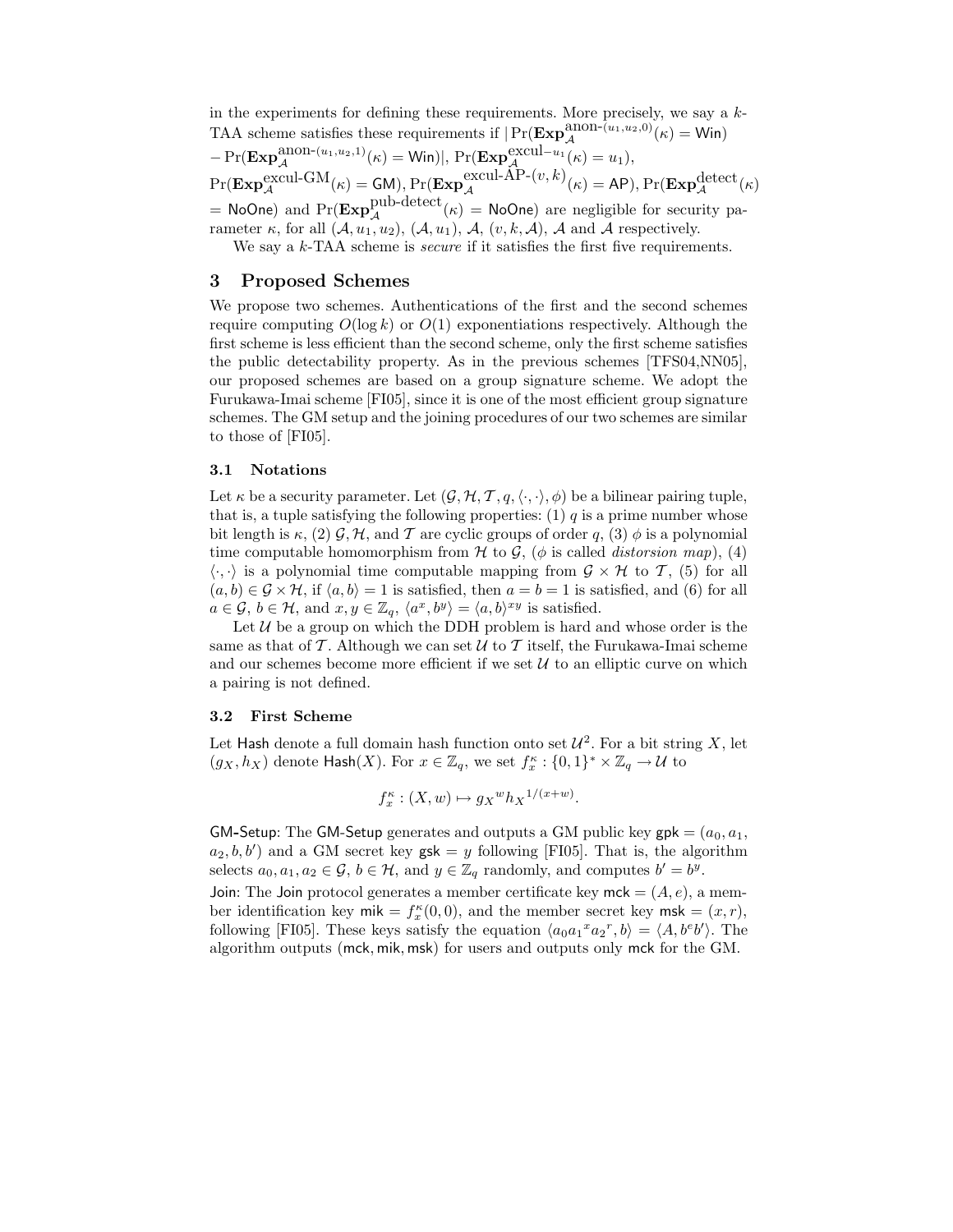More precisely, the GM and a user perform as described in Figure 2, where  $u$  is the ID of the user, mik is the member identification key of the user, and List is the list of the user's ID and his member identification key. Then the user checks that  $\langle a_0 a_1^x a_2^x, b \rangle = \langle A, b^e b' \rangle$  is satisfied.

| User                                                                             |           | GM                                                                                |
|----------------------------------------------------------------------------------|-----------|-----------------------------------------------------------------------------------|
| $x, r' \leftarrow \mathbb{Z}_q, A' \leftarrow a_1^{\ x} a_2^{r'}$                |           |                                                                                   |
| $\mathsf{mik} \leftarrow h \leftarrow f^\kappa_x(0,0)$                           |           |                                                                                   |
| $Add (u, mik)$ to List.                                                          | $A',$ mik | $\longrightarrow$ Check that $(u, \text{mik})$ is in List.                        |
| Proof the validity of $(A', \text{mik})$ $\longleftrightarrow$ Verify the proof. |           |                                                                                   |
|                                                                                  |           | $r'', e \leftarrow \mathbb{Z}_a$                                                  |
| $r \leftarrow r' + r'' \mod q$                                                   |           | $\frac{((A,e),r'')}{(A-e)-r''}$ $A \leftarrow (a_0^{1/(y+e)} A' a_2^{r''/(y+e)})$ |

Fig. 2. Joining of the First Scheme

Auth: In w-th authentication, a user and an AP first perform as in Figure 3. Here pf is a proof of knowledge of  $((A^*,e^*),(x^*,r^*),w^*)$  satisfying the following conditions: (T1):  $\langle a_0 a_1^{x^*} a_2^{x^*}, b \rangle = \langle A, b^{e^*} b' \rangle$ , (T2):  $(\tau, \hat{\tau}) = (\tilde{f}_{x^*}^{\kappa}(v) | k, w^*)$ ,  $f_{x^*}^{\kappa}(0,0)^{\ell} f_{x^*}^{\kappa}(v||k,-w^*)),$  and (T3):  $1 \leq w^* \leq k$ .

| User                                                                                                    |                                                                                                |                                |
|---------------------------------------------------------------------------------------------------------|------------------------------------------------------------------------------------------------|--------------------------------|
|                                                                                                         |                                                                                                | $\ell \leftarrow \mathbb{Z}_a$ |
| $(\tau, \hat{\tau}) \leftarrow (f_x^{\kappa}(v  k, w), \text{mik}^{\ell} \cdot f_x^{\kappa}(v  k, -w))$ |                                                                                                |                                |
| $\mathsf{p}\mathsf{f} \leftarrow (\text{Validity proof of } (\tau, \hat{\tau}))$                        | $\xrightarrow{((\tau,\hat{\tau}),\mathsf{p}\mathsf{f})} \mathsf{Verify} \mathsf{p}\mathsf{f}.$ |                                |

Fig. 3. Authentication

The AP next executes the following procedures. Let Log be the AP's authentication log. If  $\text{Ver}(\text{pf}) = \text{accept}$  and  $\tau \notin \text{Log}$  are satisfied, add  $(\tau, \hat{\tau}, \ell, \text{pf})$  to Log and output accept. If  $\text{Ver}(\text{pf}) = \text{accept}$  but  $\tau \in \text{Log}$  are satisfied, add  $(\tau, \hat{\tau}, \ell, \text{pf})$ to Log but output reject. Otherwise, add no data to Log and output reject.

trace: From Log, the trace algorithm searches entries  $(\tau, \hat{\tau}, \ell, \mathsf{p} \mathsf{f})$  and  $(\tau', \hat{\tau}', \ell', \mathsf{p} \mathsf{f}')$ satisfying  $\tau = \tau'$ . We first consider the case where such entries exist. Then the algorithm verifies pf and pf'. If  $\ell = \ell'$  is satisfied, output AP and stop. Otherwise, the algorithm computes  $m\mathbf{i}\mathbf{k} = (\hat{\tau}/\hat{\tau}')^{1/(\ell-\ell')}$  and searches the ID corresponding with mik from List. If there is such an ID, the algorithm outputs the ID and stop, otherwise outputs GM and stops.

We next consider the case where there exists no pair of entries  $(\tau, \hat{\tau}, \ell, \mathbf{p}f)$ and  $(\tau', \hat{\tau}', \ell', \mathsf{p}f')$  satisfying  $\tau = \tau'$  in Log. Then in order to check that the AP added invalid entries to the Log, the algorithm verifies all proofs in Log. If some proof is invalid, output AP and stops. If all proofs in Log are valid, the algorithm outputs NoOne and stops.

We note that one must verify all proofs in trace in order to ensure the public detectability. One is not required to verify this if only normal detectability is required.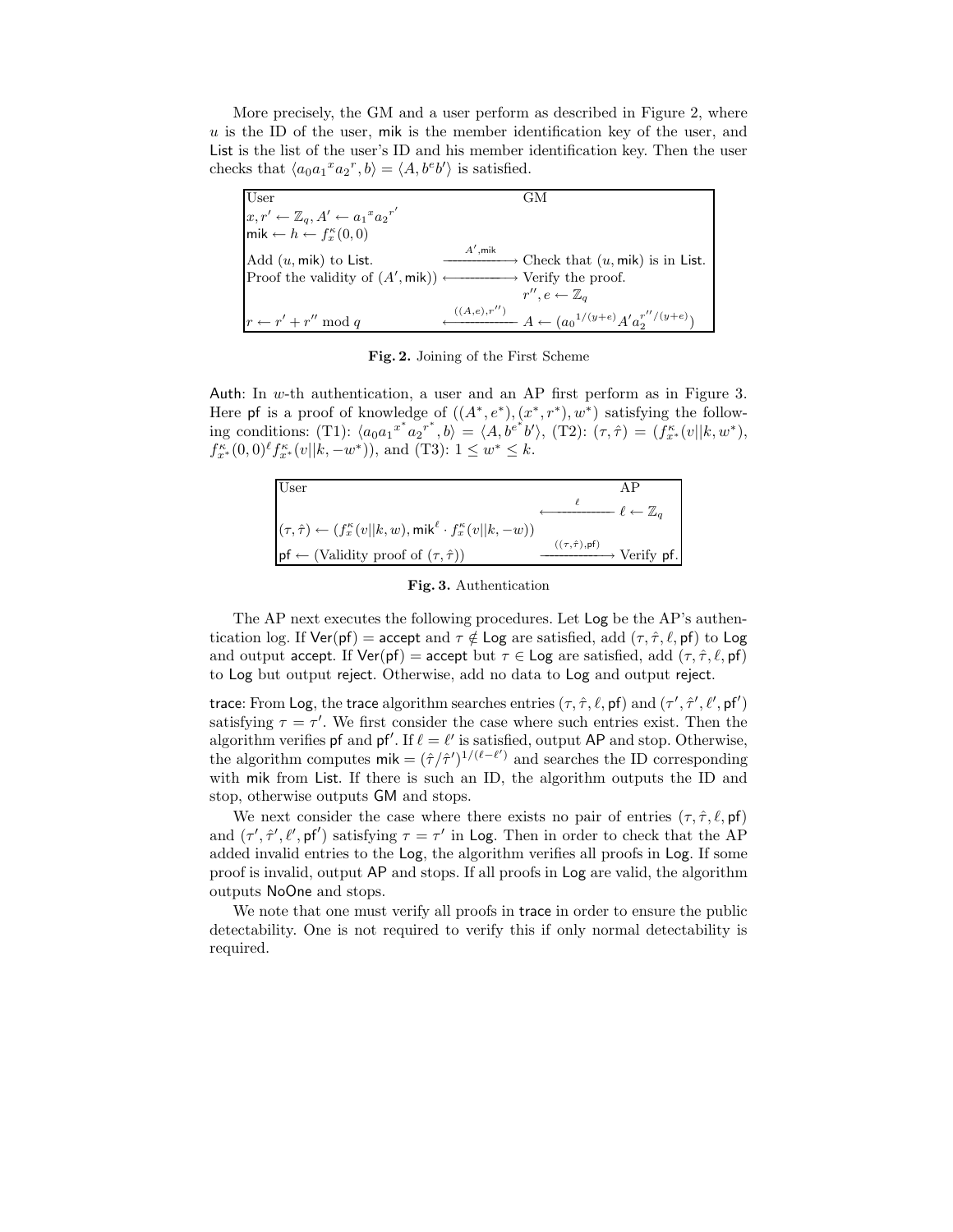#### 3.3 Second Scheme

By modifying the first scheme, we construct the second  $k$ -TAA scheme such that the numbers of exponentiations in an authentication is  $O(1)$ . In order to reduce the computational cost of an authentication, we use a signature scheme. In our second scheme, AP publishes signatures  $\text{Sig}(1), \ldots, \text{Sig}(k)$  in its setup. In the authentication, the user computes  $(\tau, \hat{\tau})$  as in the first scheme, but proves the knowledge of a signature  $\text{Sig}(w)$ , instead of proving the inequality  $1 \leq w \leq k$ . Since only k signatures  $\text{Sig}(1), \ldots, \text{Sig}(k)$  are published, it indirectly ensures that  $1 \leq w \leq k$ . This resulted in the cost of only  $O(1)$  exponentiation. However, this is not publicly detectable since a malicious AP may secretly reveal  $\mathsf{Sig}(w)$ for  $w > k$ .

We use the following Boneh-Boyen signature scheme (SGen, Sig,SVer) [BB04] in order to construct our second scheme. Here SGen, Sig, and SVer are respectively the key generation, the signing, and the verification algorithms:

**SGen:** The algorithm selects  $s \in \mathcal{G}$ ,  $t \in \mathcal{H}$  and  $z \in \mathbb{Z}_q$  randomly and computes  $t' = t^z$ . Then it outputs the public key  $(s, t, t')$  and the corresponding secret key z.

Sig: If a message  $w \in \mathbb{Z}_q$  is input, the algorithm output a signature  $S = s^{1/(z+w)}$ on w.

SVer: The algorithm accepts  $(w, S)$  if and only if  $\langle S, t^w t' \rangle = \langle s, t \rangle$  is satisfied.

We now describe our second scheme. Let  $f_x^{\kappa}$  be the deterministic function described in 3.2.

GM-Setup and Join : These are the same as those of the first scheme.

AP-Setup: Let v be an AP's ID. The AP v determines the allowable number k. Generate a public key/private key pair  $(\textsf{spk}, \textsf{ssk}) = \textsf{SGen}(1^{\kappa})$  of the signature scheme [BB04]. Then compute signatures  $S_w = \mathsf{Sig}_{\mathsf{spk},\mathsf{ssk}}(w)$  on w for all  $w =$ 1,..., k. The AP public information is  $api = (spk, {S_w})$ . Add  $(v, k, api)$  to the AP public information list VList.

Auth: The only difference from the first scheme is what the user proves. In the second scheme, pf is the proof of knowledge of  $(mck^*, (x^*, r^*), w^*, S^*)$  which satisfies (T1) and (T2) of 3.2 and (T3'):  $SVer_{spk}(w^*, S^*) =$  accept.

trace: Search  $(\tau, \hat{\tau}, \ell, \mathsf{p} \mathsf{f})$  and  $(\tau', \hat{\tau}', \ell', \mathsf{p} \mathsf{f}'),$  satisfying  $\tau = \tau'$  from Log. If there exist such entries, subsequent procedures are the same as those of the first scheme. If there exist no such entries, output NoOne and stop.

We next show that the second scheme does not satisfy the public detectability property. Indeed, an AP is able to generate any number of signatures, and therefore a colluding subset of the AP and a user is able to generate any number of entries of the AP's authentication log.

However, if we allow APs to access the GM (or some third party) in their setup, we can improve the second scheme so that it satisfies the public detectability property. In an AP's setup of the improved scheme, not each AP but the GM (or the third party) generates the signatures  $\{S_w\}$ . Then no colluding subset of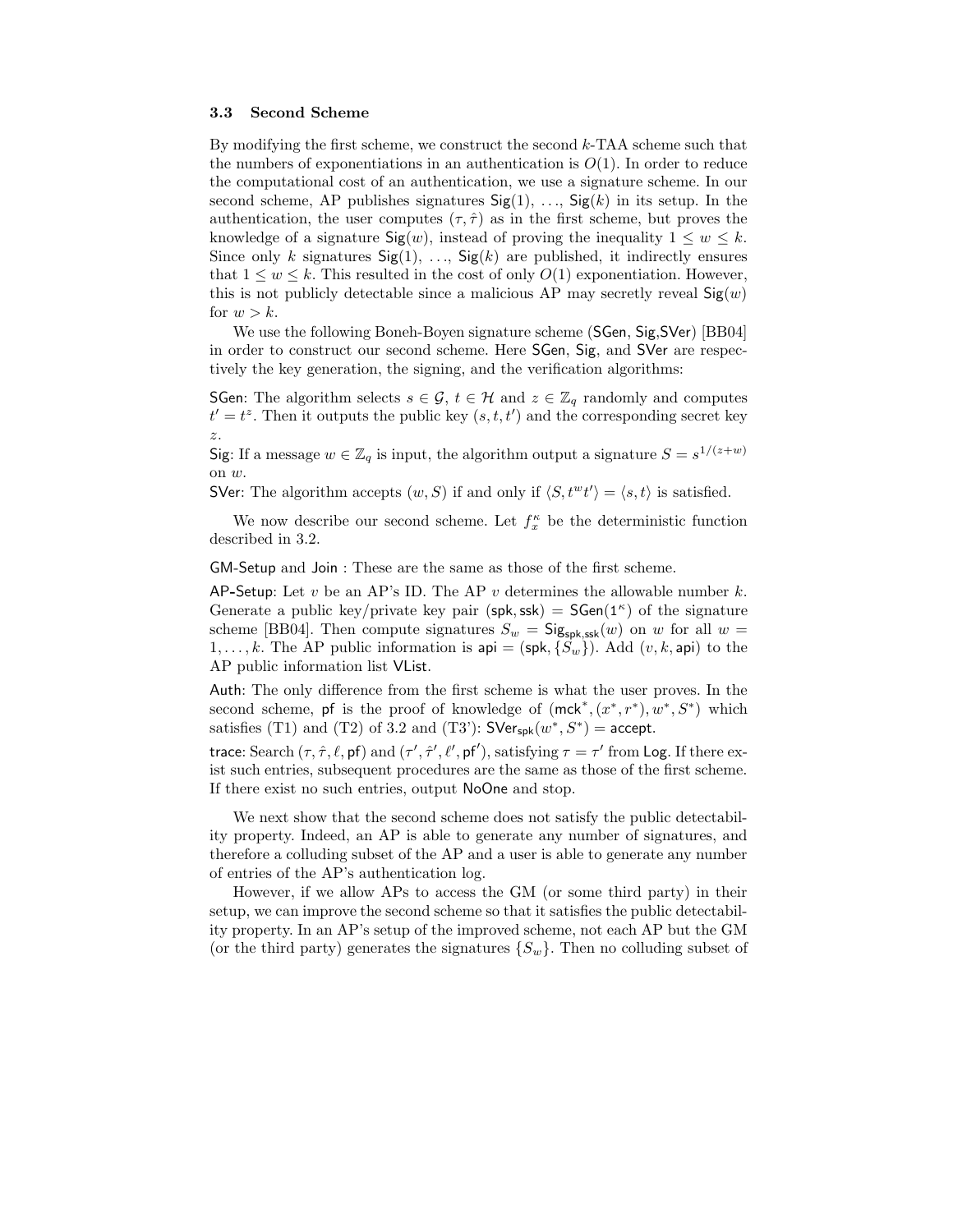an AP and a user is able to execute the above attack, and therefore the improved scheme satisfies the public detectability property.

# 3.4 Selection of  $f_x^{\kappa}$

The deterministic function  $f_x^{\kappa}$  plays central role in our protocol, and the choice of this functions influence the efficiency of our protocol. In this subsection, we discuss why we chose it to be  $f_x^{\kappa}(X, w) = g_X^{\kappa} h_X^{-1/(x+w)}$ , where  $g_X$  and  $h_X$  are deterministically computed from the value  $\textsf{Hash}(X)$ .

The function takes two inputs, which is the identifier of  $AP$ ,  $X$ , and the value  $w$  specifying that this is  $w$ -th authentication for the user. We represent the family of the set of the two inputs as  $\{\mathcal{X}_{\kappa}\}\$  and  $\{\mathcal{Y}_{\kappa}\}.$ 

If we chose  $f_x^{\kappa}$  to be pseudorandom, namely its output is indistinguishable from random function then it would be sufficient to make our scheme secure. However, in our protocol we further need to prove knowledge of input to some output of function  $f_x^{\kappa}$ . We could not build an efficient proof if we choose  $f_x^{\kappa}$  to be one of the pseudorandom functions that we know of [BCK03,DN02,GGM86,NR97].

Instead, we introduce a non-pseudorandom function but one which we can construct an efficient proof, and one which we can prove the scheme to be secure. This property of this function can be generalized as to be called partial pseudorandom function family. That is, the function may not be pseudorandom, but if we restrict the domain of one of the input to be polynomial in regard to security parameter  $\kappa$ , the resulting function is pseudorandom. Since we only consider polynomial adversary, we can show that considering partial psuedorandom function is sufficient for the security of the schehe. The details of the proof is provided in the full paper.

**Definition 2** Let  $\{\mathcal{X}_{\kappa}\}, \{\mathcal{Y}_{\kappa}\}\$ , and  $\{\mathcal{Z}_{\kappa}\}\$  be families of sets, and  $\{f_x^{\kappa}\}_\kappa$  be a function family of  $f_x^{\kappa}$  :  $\mathcal{X}_{\kappa} \times \mathcal{Y}_{\kappa} \to \mathcal{Z}_{\kappa}$ . We call the function family  $\{f_x^{\kappa}\}_{\kappa}$  a (secure) partial pseudorandom function family if the following property is satisfied: for any polynomial  $p(\kappa)$ , and for any family  $\{\mathcal{C}_{\kappa}\}\)$  of sets satisfying  $\mathcal{C}_{\kappa} \subset \mathcal{Y}_{\kappa}$ and  $\#\mathcal{C}_{\kappa} \leq p(\kappa)$ , the family of restricted mappings  $\{f_x^{\kappa}|_{\mathcal{X}_{\kappa}\times\mathcal{C}_{\kappa}}\}_{\kappa}$  is a secure pseudorandom function family.

The property of partial pseudorandomness is helpful in proving the property of the total anonymity. That is, if  $f_x^{\kappa}$  satisfies the partial pseudorandomness, the tag  $(\tau, \hat{\tau}) = (f_x^{\kappa}(X, w), \text{mik}^{\ell} f_x^{\kappa}(X, -w))$  is equivalent to some random pair. This means that  $(\tau, \hat{\tau})$  do not reveal who is authenticated.

We next discuss why we set  $(g_X, h_X)$  to a hash value of some data in our construction. If we arbitrary chose  $g_X$  and  $h_X$ , an adversary A can choose  $((g_X, h_X), (g_{X'}, h_{X'}) )$  satisfying some polynomial time checkable relation, such as  $(g_X, h_X) = (g_{X'}^2, h_{X'}^2)$ . Then the polynomial time checkable relation, such as  $f_x^{\kappa}(X, w) = f_x^{\kappa}(X', w')^2$ , is maintained. This means that  $f_x^{\kappa}$  does not satisfy the partial pseudorandomness. Restricting  $(g_X, h_X)$  to be generated from hash function prevents this kind of attack. Proofs regarding that the proposed function satisfies partial pseudorandomness is provided in the full paper.

We note another important property of the function is collision resistance, which is defined below.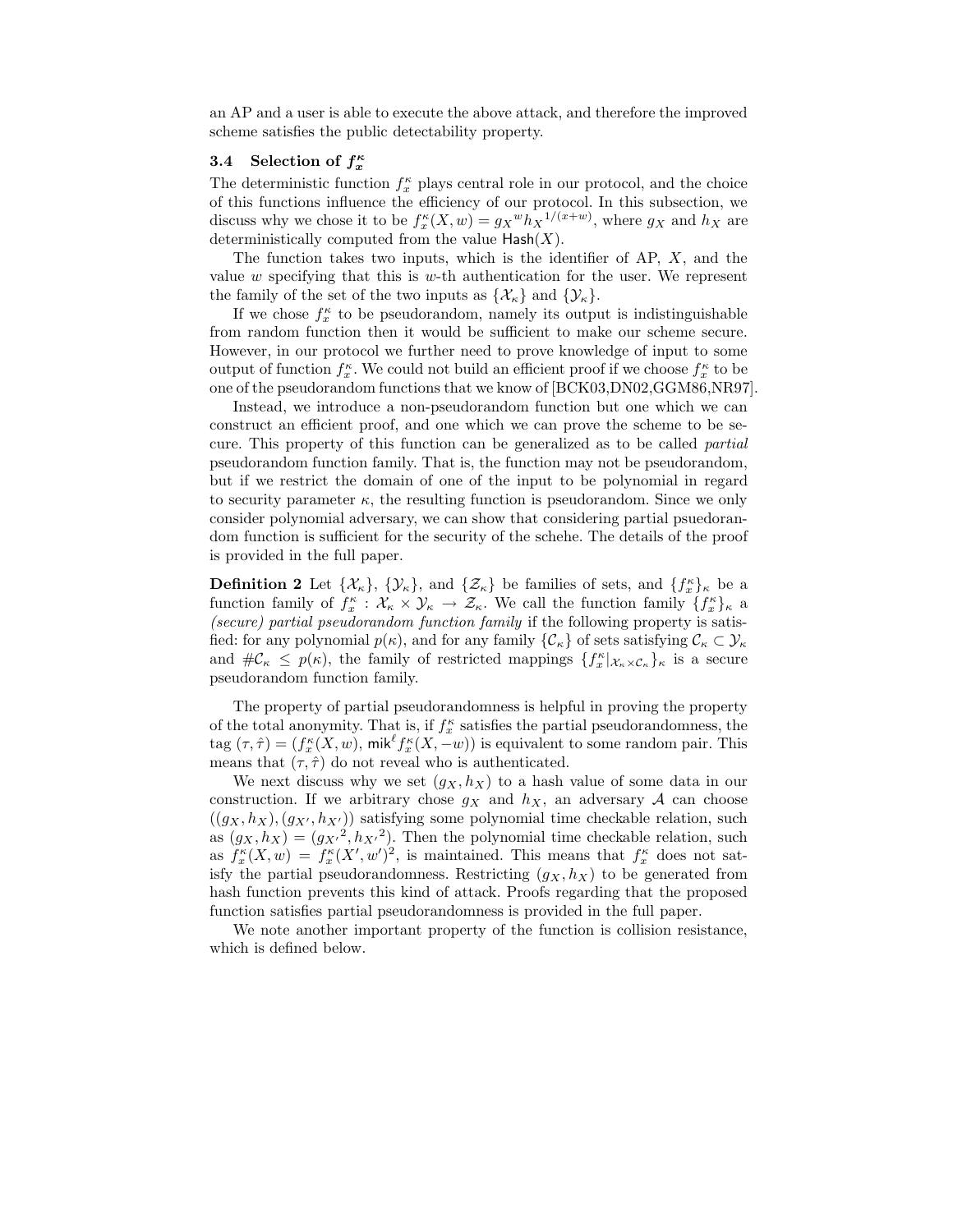**Definition 3** We say that  $\{f_x^{\kappa}(X, w)\}_\kappa$  satisfies *collision resistance*, if it satisfies the following: for all X, a mapping  $(x, w) \mapsto f_x^{\kappa}(X, w)$  is collision resistant.

The collision resistant property is helpful to prove the exculpability for users or the GM. If we use not  $f_x^{\kappa}$  but another function  $F_x^{\kappa}$  which does not satisfy the collision resistant property, then an adversary  $A$  can find two pairs  $(x_1, w_1)$  and  $(x_2, w_2)$  satisfying  $F_{x_1}(X, w_1) = F_{x_2}(X, w_2)$ . Let mik<sub>i</sub> be the member identification key corresponding to  $x_i$ , and  $(\tau_i, \hat{\tau}_i)$  be a tag  $(f_{x_i}^{\kappa}(X, w_i), \text{mik}_i^{\ell_i} f_{x_i}^{\kappa}(X, -w_i)).$ Then two tags  $(\tau_1, \hat{\tau}_1)$  and  $(\tau_2, \hat{\tau}_2)$  satisfy  $\tau_1 = F_{x_1}(X, w_1) = F_{x_2}(X, w_2) = \tau_2$ . However,  $(\tau_1/\tau_2)^{1/(\ell_1-\ell_2)}$  corresponds to neither mik<sub>1</sub> nor mik<sub>2</sub>. Therefore, the tracing algorithm using  $(\tau_1, \tau_1')$  and  $(\tau_2, \tau_2')$  outputs some other user's ID or GM. This means that the k-TAA scheme does not satisfy exculpability for users or the GM.

We provide in the full paper that with this choice of the function the proposed scheme is secure.

#### 3.5 Computational Costs of an Authentication

We show that the computational cost of an authentication of the first and the second schemes are  $O(\log k)$  and  $O(1)$  respectively. All we must show are that the condition (T1), (T2), and (T3') can be proved only with  $O(1)$  exponentiations and that (T3) can be proved only with  $O(\log k)$  exponentiations. See the full paper for the details of the validity proof.

The condition (T1) and (T3') can be proved only with  $O(1)$  exponentiations, since this condition does not contain  $k$ . The condition  $(T2)$  is equal to the condition  $(\tau, \hat{\tau}) = (g_{v||k}{}^w h_{v||k}{}^{1/(x+w)}, g_{v||k}{}^w h_{v||k}{}^{1/(x-w)})$ . Since  $(g_{v||k}, h_{v||k}) =$ Hash $(v||k)$  is public information, one can prove the condition (T2) with  $O(1)$ exponentiations too.

The condition (T3) is able to be proved using commitments  $K(w)$ ,  $\{K(w_i)\}\$ , and  $K(u_i)$ . Here  $K(w_i)$ ,  $K(w_i)$ , and  $K(u_i)$  are Pedersen commitments [P91] of w, i-th bit  $w_i$  of w, and i-th bit  $u_i$  of  $k - w$ . More precisely, one can prove the condition (T3) by proving the knowledge of  $({w_i}, {u_i})$  satisfying the following conditions:  $K(w) = \prod_j K(w_j)^{2^j}$ ,  $K(w) \prod_j K(u_i)^{2^j} = K(k)$ ,  $w_i, u_i \in \{0, 1\}$  for  $i = 0, \ldots, \log_2 k$ . Here  $K(k)$  is a commitment of k. From the above discussion, (T3) can be proved only with  $O(\log k)$  exponentiations.

#### 4 Security

We can show that our schemes are secure based on the following assumptions:

**Definition 4** (Strong Diffie-Hellman (SDH) assumption [BB04] on  $(\mathcal{G}, \mathcal{H}, \mathcal{T})$ ) Let  $\phi$  be the distorsion map from H to G. Let  $n = n(\kappa)$  be a polynomial and A be an adversary. Then  $\text{Prob}_{\mathcal{A}}(\kappa, n(\kappa)) = \Pr(v \leftarrow_R \mathcal{H}, u \leftarrow \phi(v), x \leftarrow_R$  $\mathbb{Z}_q$ ,  $\mathcal{A}(u, v, v^x, \dots, v^{x^n}) = (u^{1/(x+\beta)}, \beta))$  is negligible for all  $n(\kappa)$  and  $\mathcal{A}$ .

Definition 5 (Decision Diffie-Hellman Inversion (DDHI) assumption [BB04] on U) Let  $n = n(\kappa)$  be a polynomial and A be an adversary. For  $b = 0, 1$ , we set  $\mathsf{Prob}^b_{\mathcal{A}}(\kappa,n(\kappa)) = \Pr(g \leftarrow_R \mathcal{U}, x \leftarrow_R \mathbb{Z}_q, \mathcal{A}(h_b,g,g^{x^1},\ldots,g^{x^n}) = 1).$  Here  $h_0$  is a randomly selected element of U and  $h_1$  is the element  $g^{1/x}$ . Then for all  $n(\kappa)$ and A,  $Adv_{\mathcal{A}}(\kappa, n(\kappa)) = \left| Prob_{\mathcal{A}}^1(\kappa, n(\kappa)) - Prob_{\mathcal{A}}^0(\kappa, n(\kappa)) \right|$  is negligible for  $\kappa$ .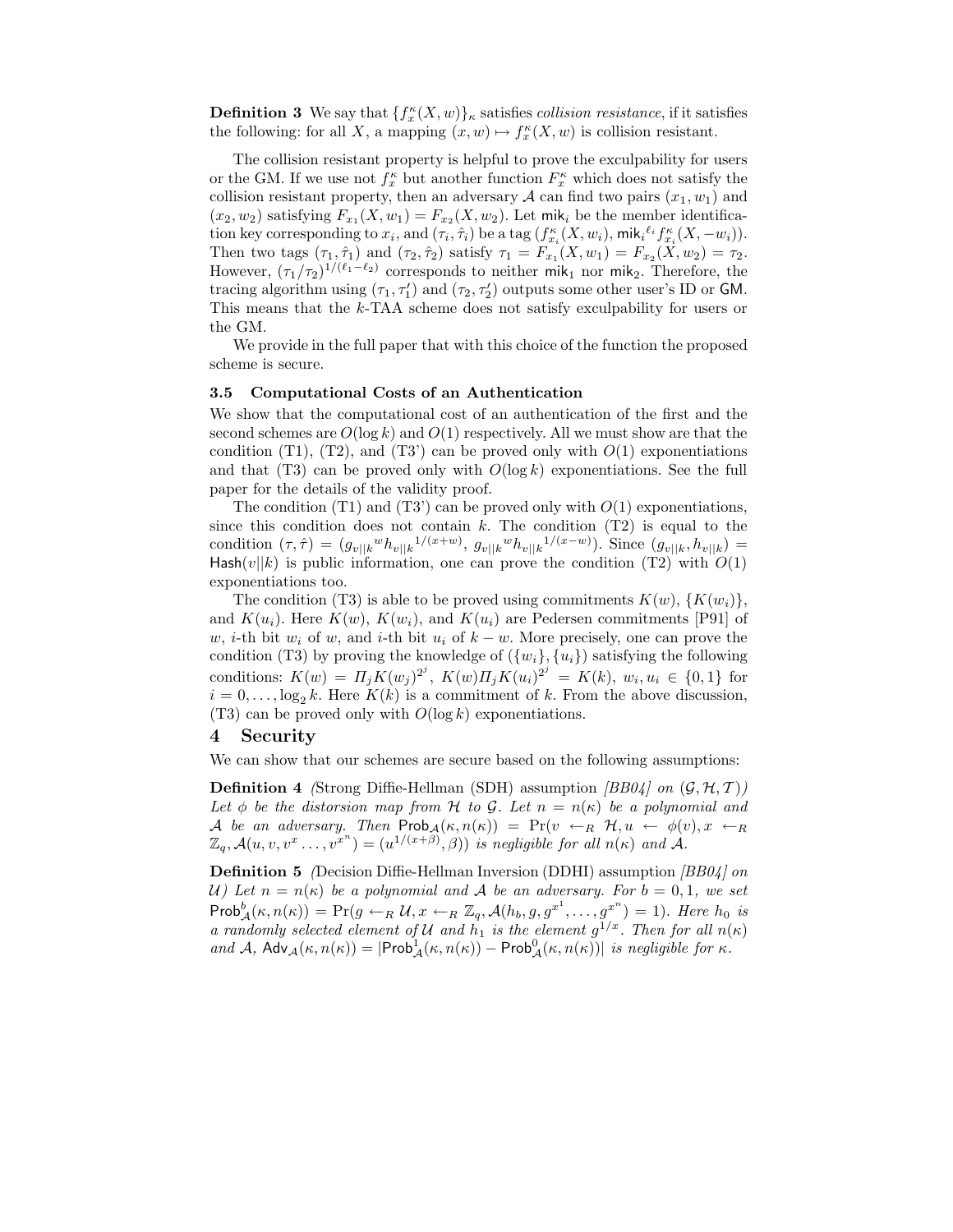Our scheme satisfies the following:

**Theorem 6.** Suppose that  $\{f_x^{\kappa}(X, w)\}_\kappa$  is a secure collision resistant partial pseudorandom function family. Suppose also the SDH assumption [BB04] on  $(G, H, T)$  and the random oracle assumption. Then the first scheme is secure and satisfies the public detectability. Suppose also that a signature scheme (SGen, Sig, SVer) is existentially unforgeable even if an adversary knows signatures  $S_1, \ldots, S_{k(\kappa)}$ on known messages  $1, \ldots, k(\kappa)$  for all polynomial  $k(\kappa)$ . Then the second scheme is secure.

From [BB04], the signature scheme (SGen, Sig, SVer) satisfies the above condition under the SDH assumption. We next consider the security of  $\{f_x^{\kappa}(X, w)\}_\kappa$ .

Proposition 7 Under the random oracle assumption and the DDHI assumption [BB04] on U, the function family  $\{f_x^{\kappa}(X, w)\}_\kappa$  is a secure collision resistant partial pseudorandom function family.

From the above discussion, we can conclude the following theorem:

**Theorem 8.** Under the SDH assumption on  $(\mathcal{G}, \mathcal{H}, \mathcal{T})$  and the DDHI assumptions on  $\mathcal{U}$ , our two proposed schemes are secure in the random oracle. Moreover, under the same assumptions and in the same model, the first scheme satisfies the public detectability property.

#### 4.1 Sketch of the Security Proof

We sketch the proof of Theorem 6. See the full paper for the detailed proof. We first examine the security of the first scheme.

**Total Anonymity:** Let  $(x_u, r_u)$  be the member secret key of the target user u. Subinformation about  $x<sub>u</sub>$  which an adversary can obtain are the following: (1)  $A'_u = a_1^{x_u} a_2^{r'_u}$  and  $m \mathsf{i} \mathsf{k}_u = f_{x_u}^{\kappa}(0,0)$ , generated in the user u's joining protocol, and (2)  $(\tau, \hat{\tau}) = (f_{x_u}^{\kappa}(v||k, w), \min_{\ell} \ell \cdot f_{x_u}^{\kappa}(v||k, -w))$  generated in each authentication. Since  $r'_u$  is randomly selected,  $A'_u$  gives no information about  $x_u$ .

From Proposition 7,  $f_{x_u}^{\kappa}$  satisfies the partial pseudorandomness. Since the adversary is polynomial time algorithm, the oracles computes  $f_{x_u}^{\kappa}$  only a polynomial number of times. Therefore, A cannot distinguish  $m\mathbf{k}_u$  and  $(\tau, \hat{\tau})$  from random elements. Hence A cannot distinguish which user is authenticated.

Exculpability for Users: In order to be authenticated on the behalf of the target user, A has to obtain the target user's secret key  $x_u$ . Subinformation about  $x_u$  which an adversary can obtain is the (1) and (2) described in the security discussion of the total anonymity. As in the case of the total anonymity, no adversary is able to obtain the target user's secret key  $x_u$ . Therefore, no adversary is able to be authenticated on the behalf of the target user.

Exculpability for the GM: This followed from the *coalition resistance* property [ACJT00,NN04] of the Furukawa-Imai scheme. Here the coalition resistance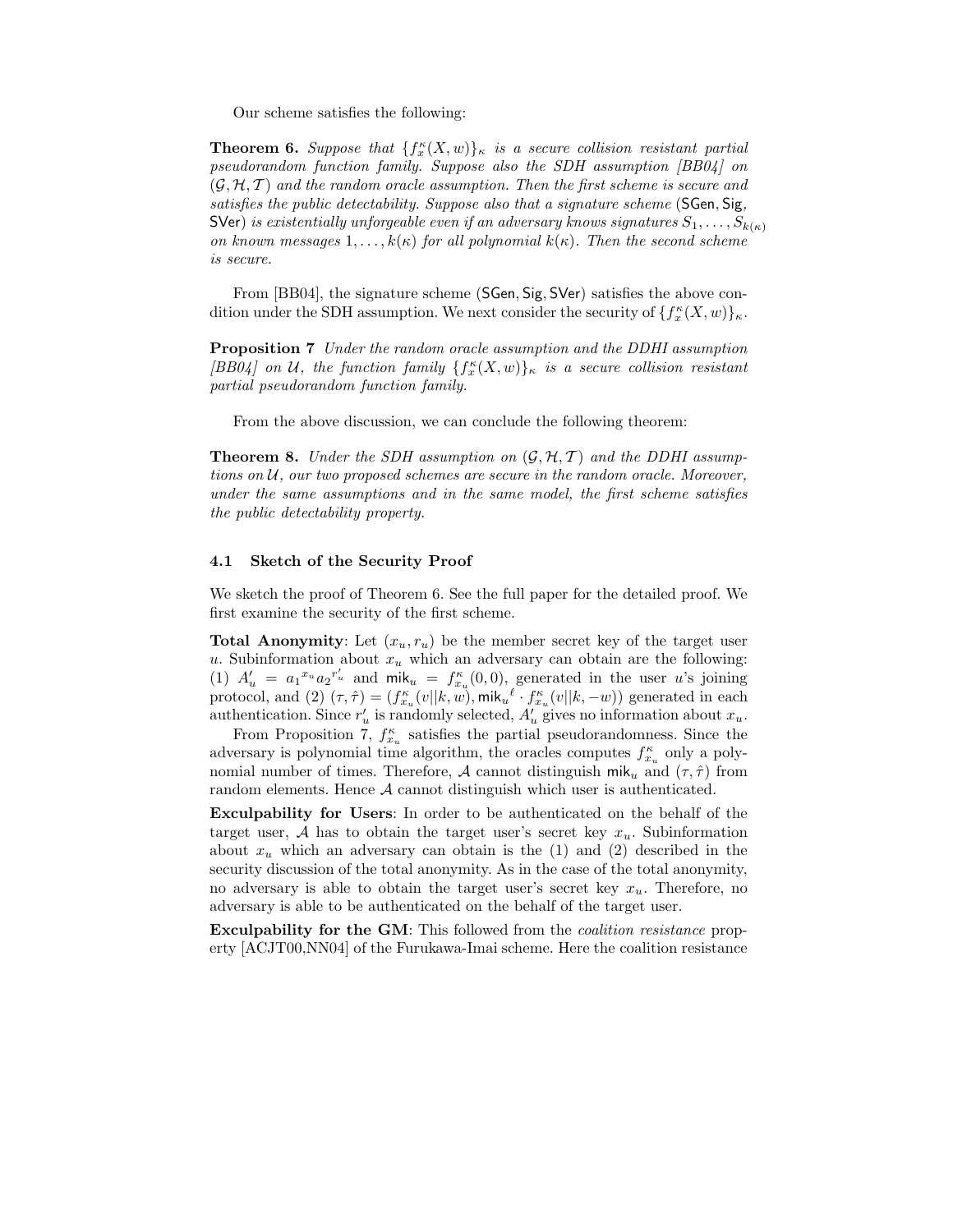is the following property: an adversary, not colluding with the GM, cannot obtain a member public key/private key pair not generated in the joining protocols with the GM. It is well known that a secure group signature scheme satisfies the coalition resistance property [BMW03,BSZ05]. Hence, the Furukawa-Imai scheme (and therefore our first scheme) satisfies this property.

Suppose that an adversary of the exculpability property for the GM wins. In other words, suppose that there exist  $(\tau, \hat{\tau}, \ell, \mathsf{p} \mathsf{f})$  and  $(\tau', \hat{\tau}', \ell', \mathsf{p} \mathsf{f}')$  in the authentication log of an AP such that  $\tau = \tau'$  is satisfied and  $(\tau'(\tau')^{1/(\ell-\ell')})$ is not in the List. Since  $\tau = \tau'$  is satisfied, and since  $f^{\kappa}$  is collision resistance, member public key/private key pairs used to compute  $\tau$  and  $\tau'$  are the same. Let ((mck, mik), msk) be this key pair. From the definition of  $\hat{\tau}$  and  $\hat{\tau}'$ , mik =  $(\hat{\tau}/\hat{\tau}')^{1/(\ell-\ell')}$  is satisfied. From the coalition resistance property, this key was generated in a joining protocol with the GM. Therefore, mik is in List. It contradicts to the fact that  $mik = (\hat{\tau}/\hat{\tau}')^{1/(\ell-\ell')}$  is not in the List.

Exculpability for APs: This is clearly satisfied.

**Public Detectability:** Let N be the number of times an adversary  $A$  executes the joining with the GM. From the definition of the joining protocol of our first scheme,  $N$  is not more than the number of elements of List. Let  $k$  be the allowable number of an AP v colluding with  $A$ . Suppose that  $A$  succeeds to output Log which contains more than kN elements. In each entry  $(\tau, \hat{\tau}, \ell, \mathsf{pf})$  of Log,  $(\tau, \hat{\tau}) = (f_x^{\kappa}(v||k, w), \text{mik}^{\ell} \cdot f_x^{\kappa}(v||k, -w))$  has to be satisfied for some x and w, since A has generated the validity proof pf of  $(\tau, \hat{\tau})$ .

Since the coalition resistance property is satisfied,  $x$  is a part of a secret key generated in a joining with the GM. Hence, there are only  $N$  choices of  $x$ . Since A has proved the condition (T3) of 3.2,  $1 \leq w \leq k$  is satisfied. Hence, there are only k choices of w. (We note that  $1 \leq w \leq k$  has to be clearly satisfied even if A colludes with the AP). Therefore, the number of choices of x and w are respectively less than N and k. Therefore, an adversary generates at most  $k$ N elements  $(\tau, \hat{\tau})$ . This means that Log cannot have more than kN elements.

We now intuitively show the security of the second scheme. We only show that our second scheme satisfies the detectability property, since the proofs of the other requirements are similar to those of the first scheme.

**Detectability:** Let  $N$  be the number of times an adversary  $\mathcal A$  executes the joining with the GM. In each authentication,  $\mathcal A$  computes  $(\tau, \hat \tau) = (f_x^{\kappa}(v||k, w), \mathsf{mik}^{\ell} \cdot$  $f_x^{\kappa}(v||k, -w)$ ). Since A proves the condition (T3') of 3.3, A knows a signature S on w by the AP. Since the AP has published the signatures only on  $1, \ldots, k$ , and since A is not allowed to collude with the AP,  $1 \leq w \leq k$  has to be satisfied. Hence, there are only k choices of w. Moreover, as in the case of the security discussion of the public detectability property of the first scheme, there are only N choices of x. Therefore, an adversary generates at most kN elements  $(\tau, \hat{\tau})$ . It means that  $\text{Log}$  cannot have more than  $kN$  elements.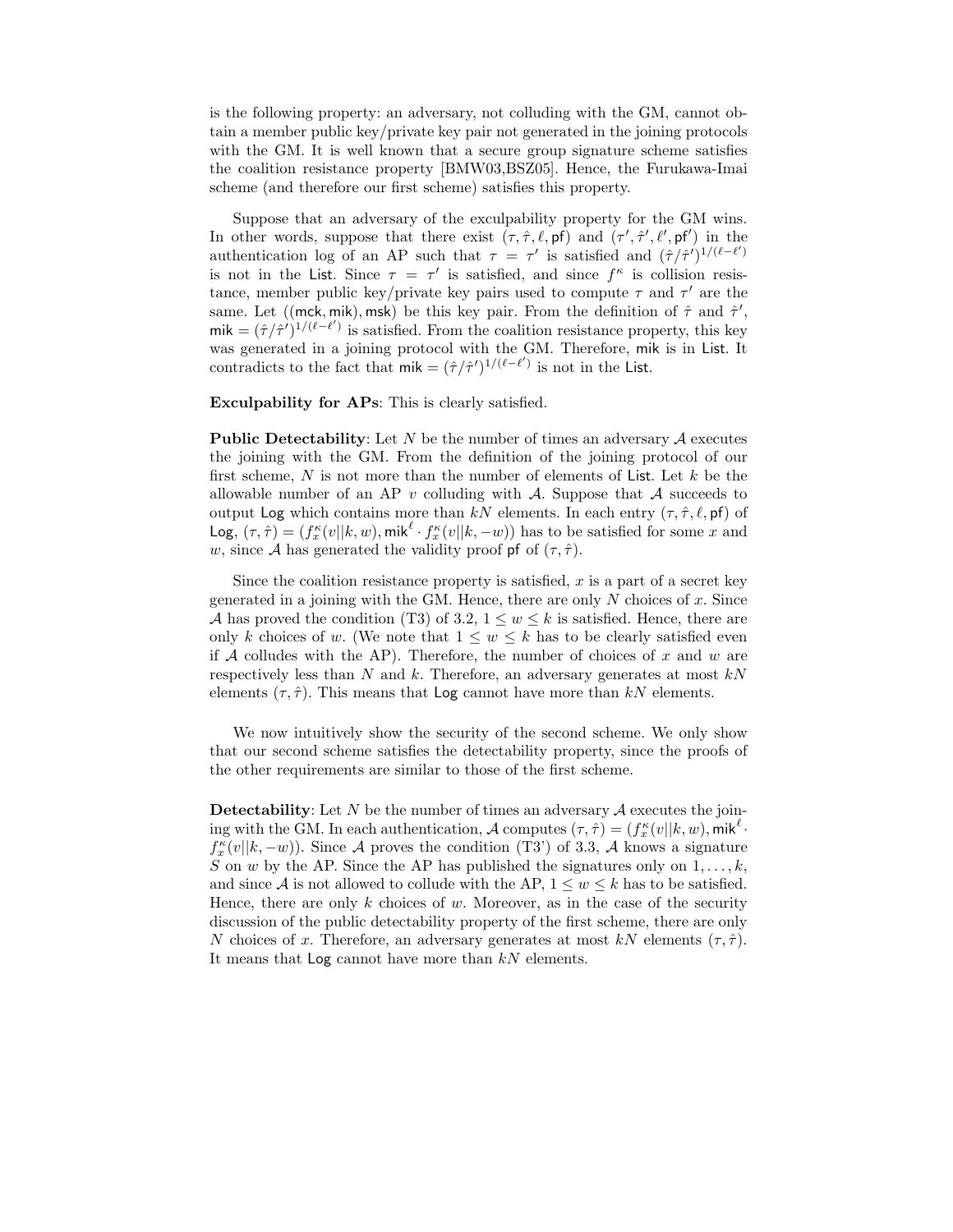# 5 Conclusion

We proposed two k-TAA schemes, one where the numbers of exponentiations in an authentication are  $O(\log k)$  and the other  $O(1)$ . The proposed schemes are secure under the SDH assumption [BB04], the DDHI assumption [BB04], and the random oracle assumption.

We also proposed and formalized the *public detectability* requirement, and showed that the first scheme satisfies this requirement. The public detectability requires that anyone can verify that the AP indeed provided a fair limit to all users regarding the number of accesses to their service.

#### Acknowledgement

The authors would like to thank anonymous referees for their valuable comments and their help in improving the presentation of our paper.

#### References

- [ACJT00] Ateniese, Camenisch, Joye, Tsudik. A Practical and Provably Secure Coalition-Resistant Group Signature Scheme. CRYPTO 2000, pp. 255-270.
- [AF96] Abe, Fujisaki, How to Date Blind Signatures, In ASIACRYPT'96, pp. 244-251.
- [AM03] Ateniese Medeiros. Efficient Group Signatures without Trapdoors. ASI-ACRYPT'03, pp. 246-268.
- [BCK03] Bellare, Canetti, Krawczyk. Pseudorandom functions revisited: The cascade construction and its concrete security. FOCS'96, 514-523.
- [BMW03] Bellare, Micciancio, Warinschi. Foundations of Group Signatures: Formal Definitions, Simplified Requirements, and a Construction Based on General Assumptions In EUROCRYPT'03, pp. 614-629.
- [BSZ05] Bellare, Shi Zhang. Foundations of Group Signatures: The Case of Dynamic Groups. CT-RSA'05, pp. 136-153.
- [BB04] Boneh, Boyen. Short Signatures Without Random Oracles. EUROCRYPT'04, pp. 56-73.
- [BBS04] Boneh, Boyen, Shacham. Short Group Signatures. CRYPTO'04, pp. 41-55.
- [B00] Boudot. Efficient Proofs that a Committed Number Lies in an Interval. EURO-CRYPT'00, pp 431-444.
- [B93] Brands. An Efficient Off-line Electronic Cash System Based On The Representation Problem. TR. CS-R9323, Centrum voor Wiskunde en Informatica.
- [BCC04] Brickell, Camenisch, Chen. Direct Anonymous Attestation. ACM-CCS'04, pp. 132-145.
- [CDS94] Cramer, Damgård, Schoenmakers. Proofs of partial knowledge and simplified design of witness hiding protocols. CRYPTO'94, pp. 174-187.
- [CFT98] Chan, Frankel, Tsiounis. Easy Come Easy Go Divisible Cash. EUROCRYPT '98, pp. 614-629.
- [CG04] Camenisch, Groth. Group Signatures: Better Efficiency and New Theoretical Aspects. SCN'04, pp. 120-133.
- [CHL05] J. Camenisch, S. Hohenberger and A. Lysyanskaya. Compact E-Cash. EU-ROCRYPT'05, pp. 302-321.
- [CL02] Camenisch, Lysyanskaya. A Signature Scheme with Efficient Protocols. SCN'02, pp. 268-289.